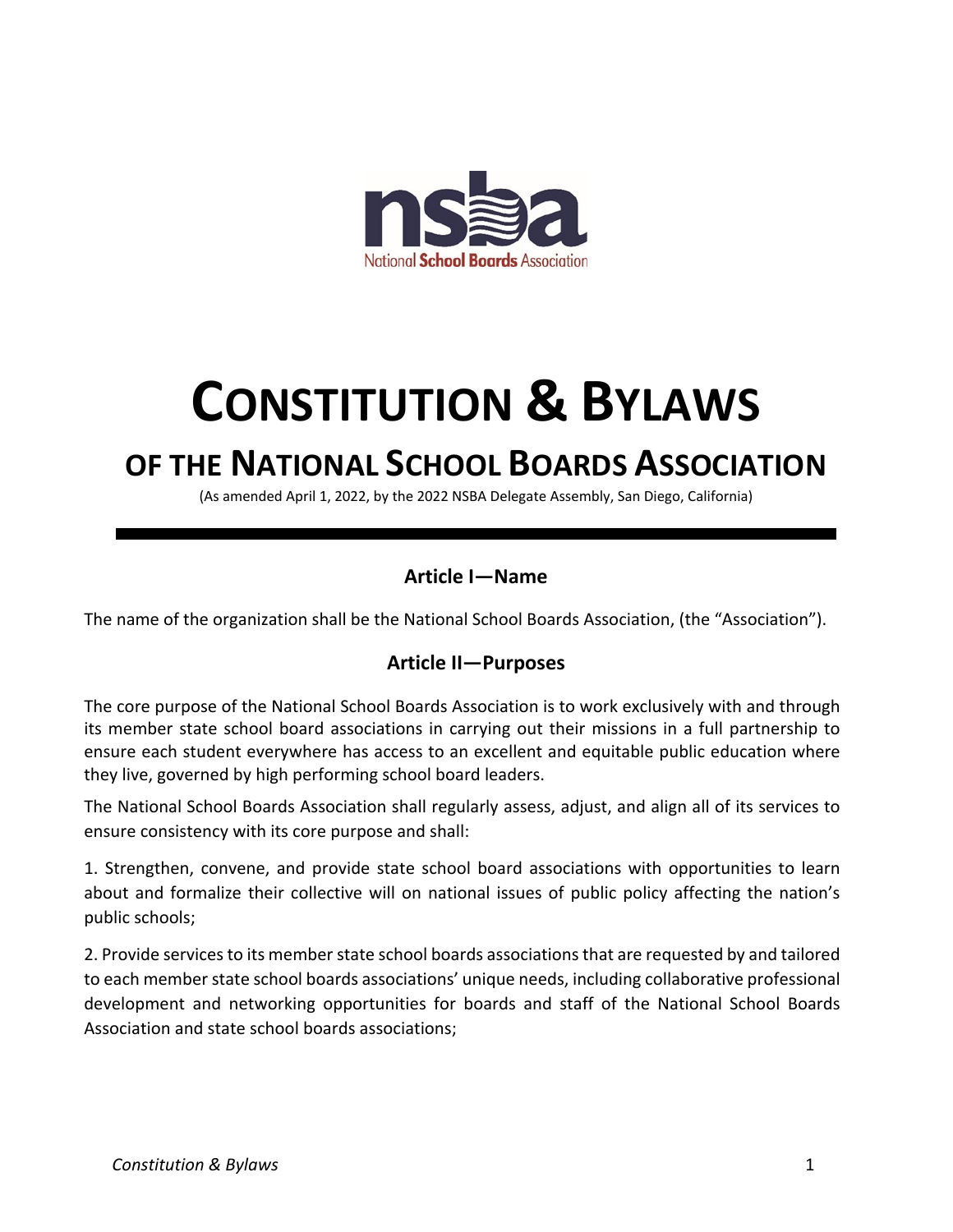3. Provide national training and professional development through an annual conference for the school boards and staff leadership teams that are members of the member state school boards associations;

4. Coordinate, facilitate, and implement a united, non-partisan national movement in pursuit of equity and excellence in public education through school board leadership. The association shall focus its efforts on:

(a) Advocating for and defending high quality public education and school board governance before the executive, legislative and judicial branches of government; and

(b) Positively influencing public opinion regarding such matters.

5. Undertake any such other initiatives or efforts upon which its members agree through deliberative processes specified in this Constitution.

# **Article III—Members**

#### **Section 1. Association Members**

Association Members shall be state associations of school boards which have been approved for membership by the Delegate Assembly. State associations include associations of public school boards, the public board of education of those states which have only a single board of education, and the boards of the District of Columbia and of the offshore flag areas of the United States. As hereinafter used in the Constitution and Bylaws, "school board" includes not only members of state associations, but also the public board of education of those states which have only a single board of education, and the boards of the District of Columbia and of the offshore flag areas of the United States.

#### **Section 2. Application for Membership**

Applications for new or reinstated Association Membership shall be submitted to the Board of Directors in such form and accompanied by such supporting documents as the Board of Directors may determine.

#### **Section 3. Suspension**

Any Association Member whose dues are not paid by October 1 shall be suspended and all privileges of membership suspended except as hereinafter provided. Members suspended for non-payment of dues may be reinstated by the Board of Directors at any time upon payment of the current year's dues. The Board of Directors shall adopt a policy defining the privileges of membership.

#### **Section 4. Termination**

An Association Membership may be terminated only upon the recommendation adopted by a two-thirds vote of the Board of Directors present at a Directors' meeting at which the reasons for termination are considered and when such recommendation is ratified by a majority of the Delegate Assembly present and voting.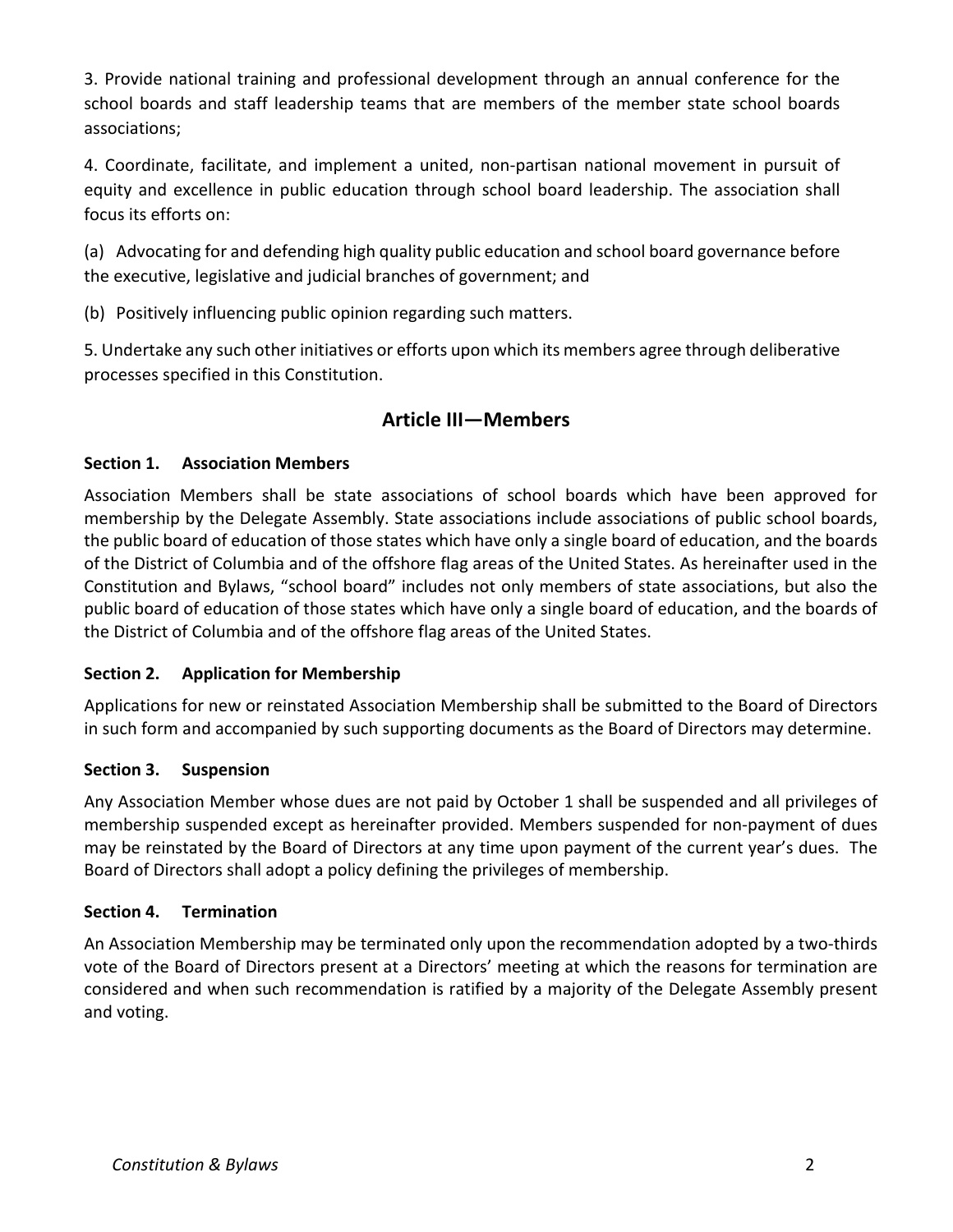# **Article IV Dues, Fees, and Charges**

#### **Section 1. Annual Dues.**

(a) Association Members shall pay such annual dues as are approved by the Delegate Assembly.

(b) The adoption of Association Members dues shall be by affirmative vote of a majority of the delegates present and voting at the Delegate Assembly.

(c) Once adopted by the Delegate Assembly, the dues formula shall continue until such time as it may be changed by the Delegate Assembly.

(d) The dues policies and procedure shall be defined in board policy.

# **Article V Delegate Assembly**

#### **Section 1. Purpose**

The Delegate Assembly shall be the annual business meeting and policymaking of the Association.

#### **Section 2. Power of the Delegate Assembly**

The Delegate Assembly:

(a) Shall elect the elective officers of the Association and the directors of the Board of Directors as herein provided.

(b) Shall adopt rules of procedure for the conduct of meetings of the Delegate Assembly. The rules of procedure shall provide that the Beliefs and Resolutions committee make recommendations of "do adopt" or "do not adopt" proposals for Beliefs and Resolutions.

(c) May request to hear reports of committees of the Association.

(d) May adopt Beliefs and Resolutions pertinent to the purposes and objectives of the Association.

(e) May adopt amendments to this Constitution and Bylaws as herein provided.

(f) May delegate to the Board of Directors any of its powers except those of the election of elective officers and directors of the Board of Directors, the adoption of amendments to this Constitution and Bylaws, the termination of Association Memberships, and the adoption of Beliefs and Resolutions of the Association.

#### **Section 3. Composition**

(a) The Delegate Assembly shall consist of voting delegates who shall be entitled to one vote each and delegates ex officio entitled to the right of expression but no vote.

(b) Each delegate and alternate shall be a school board member or an officer of an Association Member and shall not be employed as staff by an Association Member.

(c) Each State Association Member shall designate two voting delegates for a term of one year, and additional voting delegates to serve a term of one year on the basis of the following formula: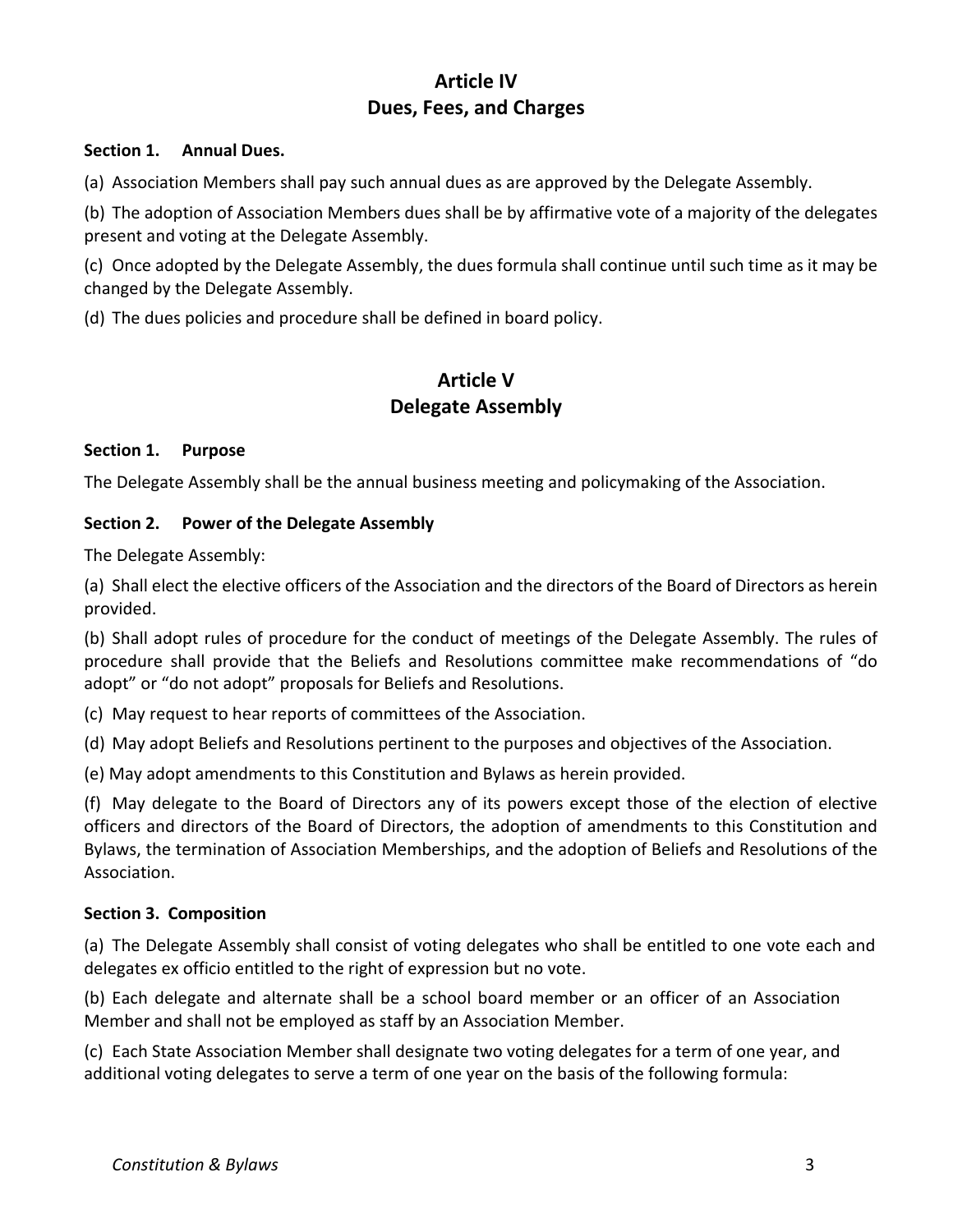| <b>Full-Time Pupils Enrolled</b> | The           |
|----------------------------------|---------------|
| in Public Elementary and         | Additional    |
| Secondary Day Schools in         | Voting        |
| Districts in the Association     | Delegates:    |
| Member's State or Area           |               |
|                                  |               |
| Under 300,000                    |               |
|                                  |               |
| 300,000 to 1,500,000             | 1             |
| 1,500,001 to 2,500,000           | $\mathcal{P}$ |

(d) If at least 10 percent of the aggregate number of persons in a state or area represented by an Association Member is of one or more national racial minority, the Association Member shall designate that at least one of any additional delegates for which that Association Member may qualify shall be a school board member of a national racial minority.

(e) Each Association Member may designate for each voting delegate one alternate delegate who may serve in the absence of any voting delegate of such member, but who shall otherwise have no voice or vote.

(f) Members of the Board of Directors who are not serving as voting delegates shall be delegates ex officio.

(g) In the event a state is not represented by an Association Member, the Board of Directors of the Association may appoint one voting delegate from that state to serve for a period of one year.

# **Section 4. Certification of Delegates**

The Executive Director of the Association (the "Executive Director") shall notify State Association Members of the number of voting delegates to which they are entitled and the date before which certification of delegates must be made. State Association Members shall certify to the Executive Director and the President of the Association (the "President") the names of their voting delegates and alternates before the designated deadline for such certification.

#### **Section 5. Meeting**

(a) The Delegate Assembly shall hold at least one meeting annually in conjunction with the Annual Conference of the Association.

(b) The Delegate Assembly may hold additional meetings on reasonable notice, upon call of the President or by majority of the Board of Directors at such places as the President or Board of Directors may designate. Any ten (10) or more Association Members, but not more than three (3) from any one Region, may petition for additional meetings of the Delegate Assembly. If two-thirds or more of the Association Members concur with the call for an additional meeting as set forth in the petition, the President shall schedule the meeting of the Delegate Assembly.

(c) The agenda for meetings of the Delegate Assembly shall be prepared by the Board of Directors or its designee.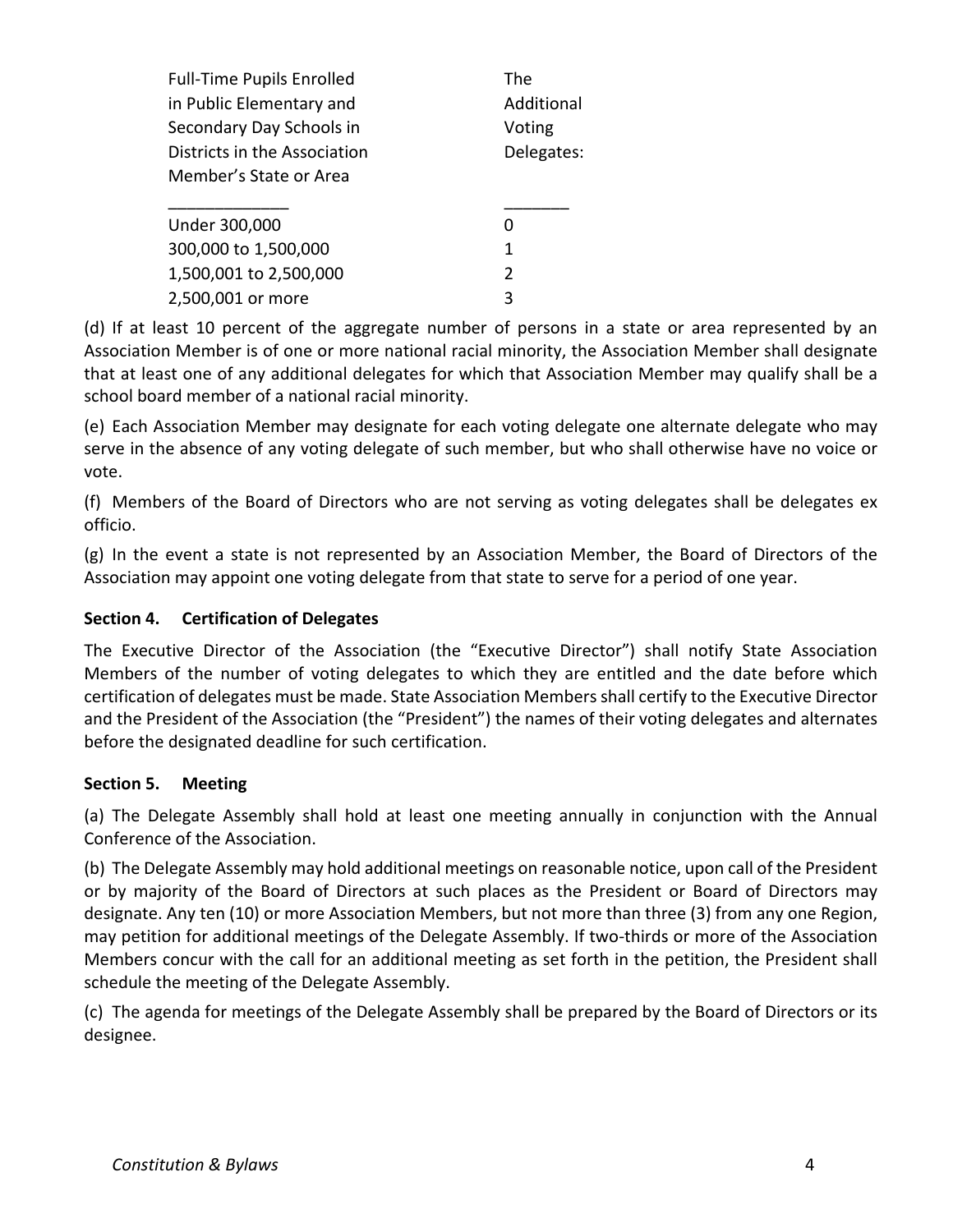(d) Copies of the agenda shall be distributed by the NSBA Executive Director to each voting delegate and alternate delegate with the Delegate Assembly Handbook at least 30 calendar days before the date of such meeting of the Delegate Assembly.

(e) Should the Board of Directors decide that unusual conditions make inadvisable the holding of an Annual Conference of the Association, then a meeting of the Delegate Assembly shall be held in lieu thereof.

#### **Section 6. Delegate Assembly Vote**

(a) A voting delegate shall have the right to one vote on any issue before any meeting of the Delegate Assembly, if present in the meeting when the vote is taken, except for the election of regional directors of NSBA where Article VI Section 2 of the NSBA Constitution and Bylaws applies.

(b) A quorum shall consist of a simple majority of the full Delegate Assembly, provided that at least onehalf of the Association Members are represented by one or more delegates. No delegate shall vote by proxy.

# **Section 7. Officers of the Delegate Assembly**

The Officers of the Delegate Assembly shall be a President and a Secretary. The President and the Executive Director shall serve as the President and the Secretary respectively of the Delegate Assembly. The President may appoint such other officers as needed.

# **Section 8. Beliefs and Resolutions Committee**

(a) The Beliefs and Resolutions Committee shall be composed of one member from each region elected by the Region, one member from each region from the Board of Directors appointed by the President, and one member at large from each region appointed by the President plus the chairs of the Council of Urban Boards of Education and the Black, Hispanic, and American Indian/Alaska Native Councils or their designees and a state association executive director of a state association member in good standing of NSBA. The President and NSBA Executive Director shall be non-voting ex-officio members of the committee.

(b) The President shall appoint the chair from among the members. The at-large category shall be used to further ensure that the committee reflects the racial, ethnic, and cultural diversity of school boards of America.

(c) The Beliefs and Resolutions Committee shall hold an annual meeting where the committee can be assured adequate staff support. During the annual meeting, the committee shall consider all proposed Beliefs and Resolutions submitted in accordance with the provisions of Article V Sections 9(a) and 10(a-c) of the NSBA Constitution and Bylaws; and may consider any other proposed resolutions that are received prior to its meeting or developed at the annual meeting.

(d) The President may designate subcommittees with jurisdiction over specific subject matter areas included in the policies and resolutions to meet during the course of the annual meeting and provide recommendations to the committee.

(e) The committee's written report shall be distributed to the members of the Delegate Assembly no later than 30 calendar days in advance of the first business session of the Delegate Assembly. The report shall include all proposals submitted in accordance with the provisions of Article V Sections 9(a) and 10(a-c) of the NSBA Constitution and Bylaws, the original rationale submitted by the State Association member,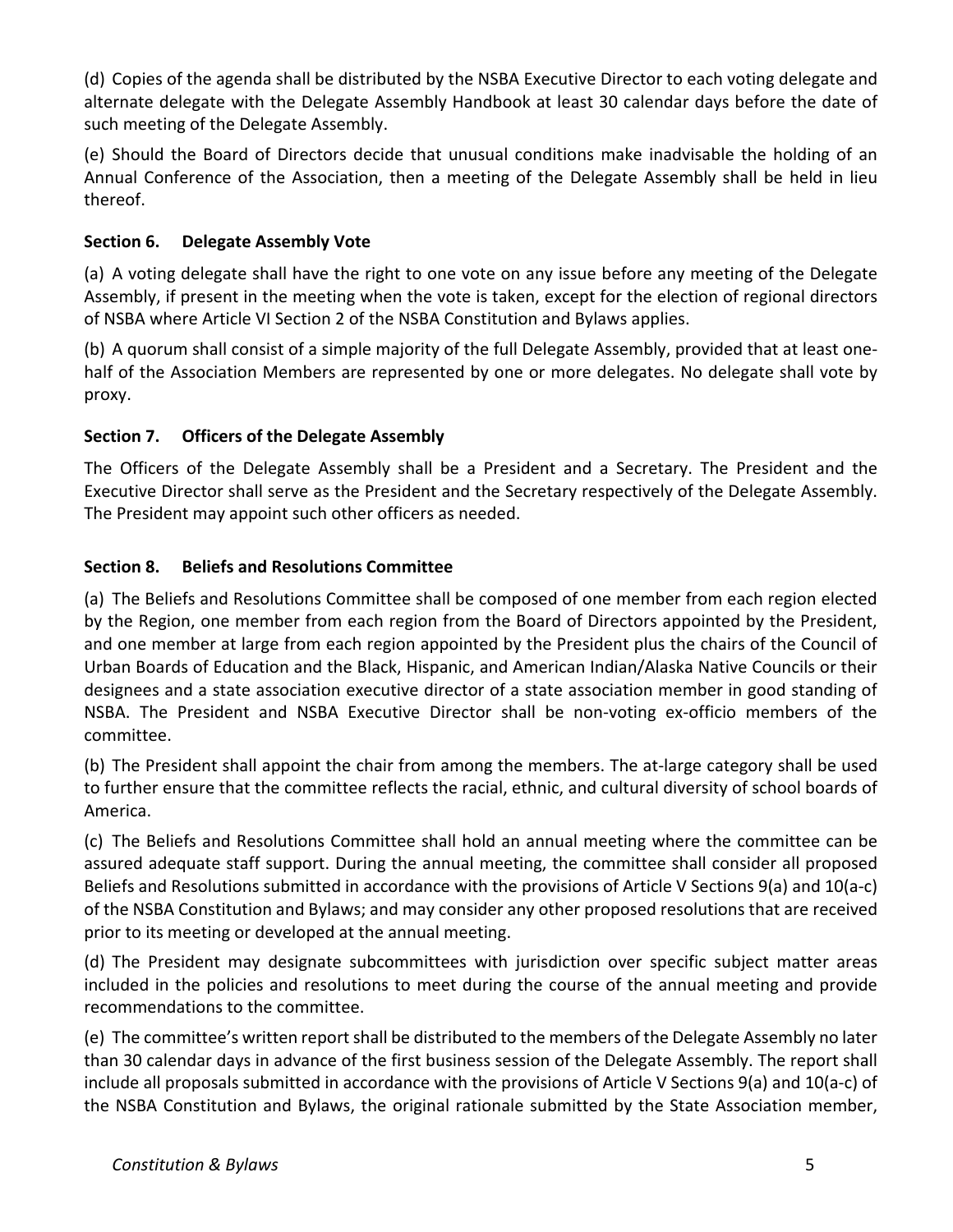NSBA Board of Directors, governing bodies of the regions, or by delegates to the Delegate Assembly, and a statement of the Beliefs and Resolutions committee recommendation of either "do adopt" or "do not adopt" on the proposed resolution. The Beliefs and Resolutions committee shall not modify a proposal without consent of the submitting entity or prevent a proposal from being presented to the delegate assembly for consideration. Should a proposal be amended or rejected by the committee, the original proposer, together with the committee's recommendations, shall be submitted to the Delegate Assembly for action. A majority vote of delegates present and voting may cause a proposal to be considered by the delegate assembly despite a "do not adopt" recommendation. In its written report, the committee shall separate beliefs and resolutions according to those two categories of committee recommendations.

(f) In order that all beliefs and resolutions conform to the NSBA Beliefs and Resolution format, formatting changes may be made in proposed beliefs and resolutions if they do not change the intent of the original motion and the changes to the belief or resolution are approved by the submitting organization.

(g) No later than 30 calendar days prior to the meeting of the NSBA Delegate Assembly, the committee shall advise the originators of each policy or resolution about the committee's recommendation.

(h) The committee shall hold a hearing at the NSBA Annual Conference and Exposition prior to the first consideration of the belief or resolutions by the Delegate Assembly for the purpose of hearing comments of originators of the belief or resolutions and of other interested persons regarding amendments, deletions, or additions to the committee's written report. Based upon that hearing, the committee may amend its report, and these amendments, in whole or in part, may be voted upon at any business session.

#### **Section 9. Policy Development of Beliefs and Resolutions**

(a) Proposed Beliefs and Resolutions or changes in the Beliefs and Resolutions of the Association shall be submitted by November 10 except that the committee may at a meeting develop its own recommended Beliefs and Resolutions. Proposed Beliefs and Resolutions may be submitted by State Association Members, by the NSBA Board of Directors, by governing bodies of the Regions, by delegates to the Delegate Assembly, by the NSBA Executive Director, or by the committee created to consider such proposals. Proposed Beliefs and Resolutions may also be submitted by Steering Committees of Councils.

(b) The committee created to consider Beliefs and Resolutions shall study all proposals received and shall prepare a report of its recommendations. Such report shall be distributed to the members of the Delegate Assembly no later than 30 calendar days in advance of the first business session of the Delegate Assembly. The committee may amend its report, and these amendments, in whole or in part, may be voted upon at any business session of the Delegate Assembly.

(c) Proposed Beliefs and changes in the Beliefs which are not submitted as provided for in this section shall not be considered by the Delegate Assembly unless two-thirds of the delegates present and voting elect to suspend these rules to consider such late proposals.

(d) The adoption of any new Belief or the adoption of any change in or addition to any existing Belief shall require a two-thirds vote of the delegates present and voting.

(e) The adoption of any Resolutions shall require a majority vote of the delegates present and voting.

# **Section 10. Constitution and Bylaws Committee**

There shall be a Constitution and Bylaws Committee composed of five members, one representative from each Region from the Board of Directors, one chair of an NSBA Council in good standing, and a state association executive director of a state association member in good standing of NSBA, who shall be a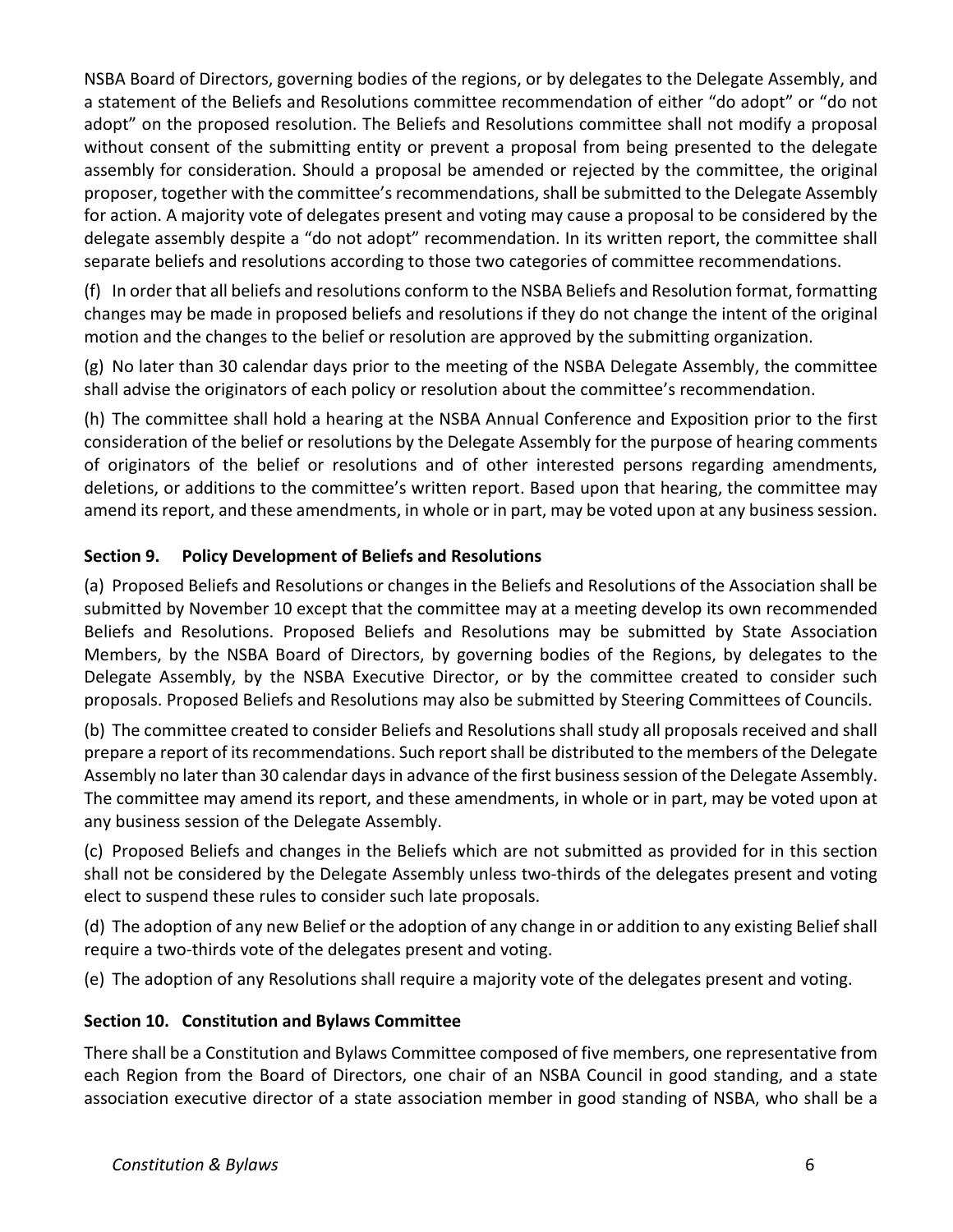voting member of the committee, to be appointed by the President. The Constitution and Bylaws Committee shall perform the duties assigned in this Constitution and Bylaws for amending the Constitution and Bylaws in addition to reviewing the Constitution and Bylaws and making recommendations to the Delegate Assembly.

#### **Section 11. Association Member Dues**

(a) Proposals relating to dues must be submitted to the President by the Board of Directors, by governing bodies of the Regions, by a majority vote of the delegates to the Delegate Assembly, or over the signature of no fewer than five Association Members, no more than three of whom are from one Region. Proposals must be submitted in writing by registered mail, certified mail, or by electronic mail and postmarked or emailed, respectively, no later than December 20. Upon receipt of a dues proposal, the President shall appoint a special committee to consider dues.

(b) The dues committee shall study all proposals received and shall prepare a report of its recommendations. Such report shall be distributed to the members of the Delegate Assembly no later than 30 calendar days in advance of the first business session designated by the Board of Directors for voting on Association Member dues by the Delegate Assembly.

(c) The adoption of Association Member dues shall be by a simple majority of delegates present and voting at the Delegate Assembly.

(d) Once adopted by the Delegate Assembly, the dues formula shall continue until such time as it may be changed by the Delegate Assembly.

# **Article VI Board of Directors**

#### **Section 1. Election and Duties**

The Delegate Assembly shall elect the membership of the Board of Directors, which shall have supervision, control and direction of the affairs of the Association within the limits of and consistent with the Beliefs and Resolutions promulgated by the Delegate Assembly and this Constitution and Bylaws. Within these limits, the Board of Directors shall actively promote the purposes of the Association; shall adopt the Association's budget; shall have discretion in the disbursement of the Association's funds; shall adopt rules and regulations governing the conduct of all committees established in this Constitution and Bylaws or created by the Board of Directors; shall adopt such rules and regulations for the conduct of its business as it shall deem advisable; shall hire and direct the NSBA Executive Director and may, in the execution of its powers, appoint such agents as it may consider necessary.

#### **Section 2. Composition**

The Board of Directors shall be composed of: the three elected officers; the immediate Past President; fifteen Directors, three from each Region elected by members of the Delegate Assembly from that Region; the chair of the NSBA Council of Urban Boards of Education, or if the chair cannot serve for the term on the board, the designee of that Council; the chair of the National Black Council of School Board Members, or if that chair cannot serve for the term on the board, the designee of that Council; the chair of the National Hispanic Council of School Board Members, or if that chair cannot serve for the term on the board, the designee of that Council; the chair of the National American Indian/Alaska Native Council of School Board Members, or if that chair cannot serve for the term on the board, the designee of that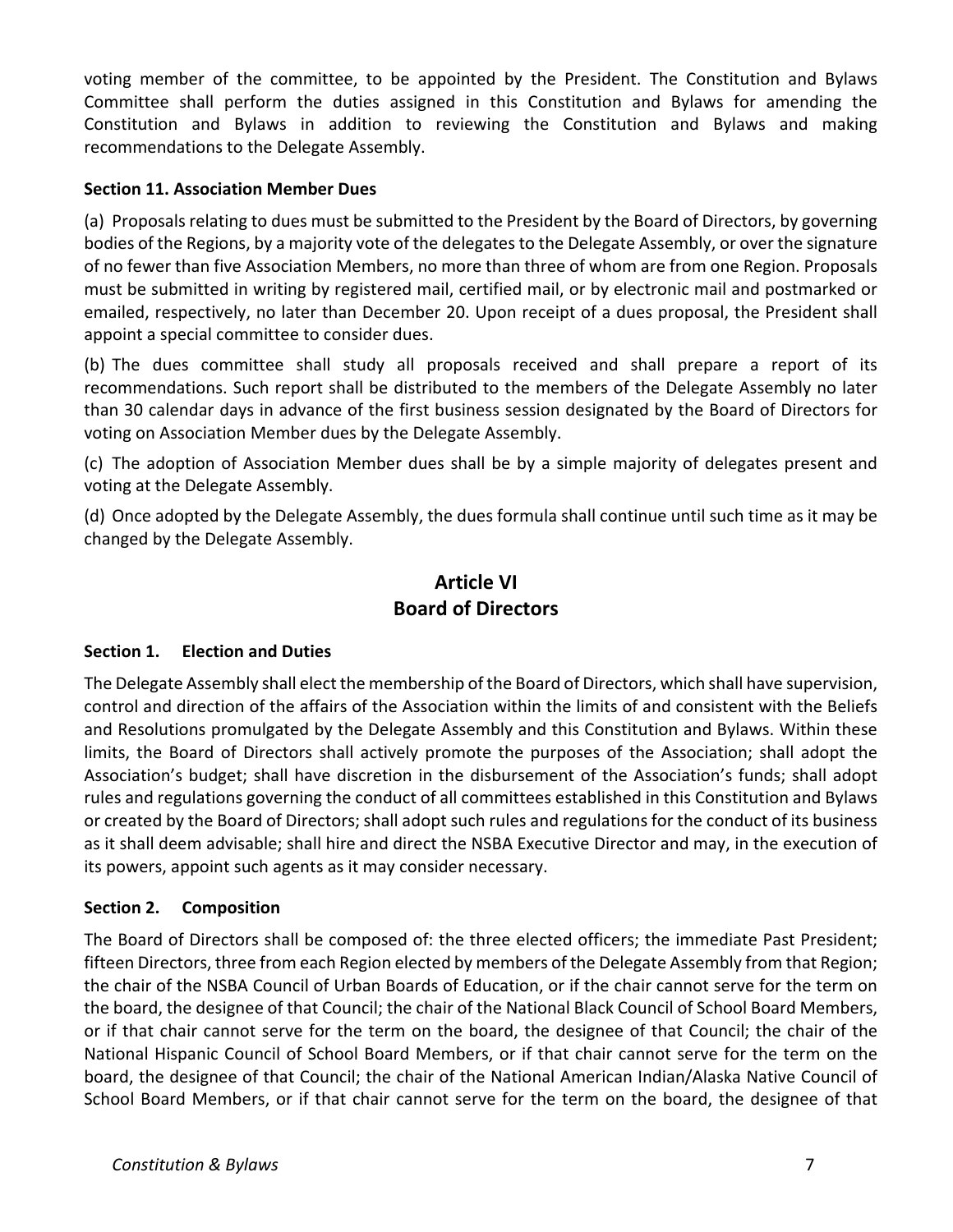Council; and the chair of OSAED or designee, who shall be the executive director of a state association member in good standing of NSBA. The NSBA Executive Director shall be an ex officio member of the Board of Directors without voting rights. The Board of Directors may appoint other ex officio members of the Board without voting rights i.e., the Chair of the Council of School Attorneys. No director shall hold more than one seat.

#### **Section 3. Membership Requirements**

Each voting member of the Board of Directors, other than the representative of OSAED, at the time of election and/or at the time he/she takes office and thereafter subject to the requirements of Article VI, Section 7(c), herein, shall be a member of a school board belonging to an Association Member and shall not be employed as a staff member of any state association of school boards and/or NSBA. The OSAED representative shall be a state association executive director of a state association member in good standing of NSBA. No person with a direct or indirect pecuniary interest in a contract or business relationship with the association shall be eligible for nomination or election to, or service on, the board of directors. A board member, other than the representative of OSAED, who becomes employed as a staff member of any state association of school boards and/or NSBA shall immediately cease to serve as a member of the board of directors.

#### **Section 4. Duration of Office**

(a) Each Director, selected on the basis of three from each Region, shall be elected for a term of three years and shall serve until a successor has been elected. The term of each Director shall begin at the close of the Annual Meeting of the Association at which elected.

(b) The term of the Director who is chair of the NSBA Council of Urban Boards of Education, the chair of the National Black Council of School Board Members, the chair of the National Hispanic Council of School Board Members, and the chair of the National American Indian/Alaska Native Council of School Board Members shall be identical with that person's term as chair of the NSBA Council of Urban Boards of Education, chair of the National Black Council of School Board Members, chair of the National Hispanic Council of School Board Members, and chair of the National American Indian/Alaska Native Council of School Board Members.

(c) No director elected by the Delegate Assembly shall serve more than two consecutive full terms. Any person holding a seat as Director through the person's position as chair of the Council of Urban Boards of Education, chair of the National Black Council of School Board Members, chair of the National Hispanic Council of School Board Members, chair of the National American Indian/Alaska Native School Boards Members, or representative of OSAED shall in no event hold the seat for longer than two consecutive years, regardless of the length of the person's term(s) as chair of the NSBA Council of Urban Boards of Education, chair of the National Black Council of School Board Members, chair of the National Hispanic Council of School Board Members, chair of the National American Indian/Alaska Native Council of School Board Members, or representative of OSAED. However, a person filling an unexpired said chair's term may hold that respective seat on the NSBA Board until the end of the next Delegate Assembly meeting of NSBA in addition to his/her own two-year term.

#### **Section 5. Meetings**

(a) The Board of Directors shall hold at least two meetings annually at such time and place as determined by the President and Executive Director. Additional meetings of the Board of Directors may be called by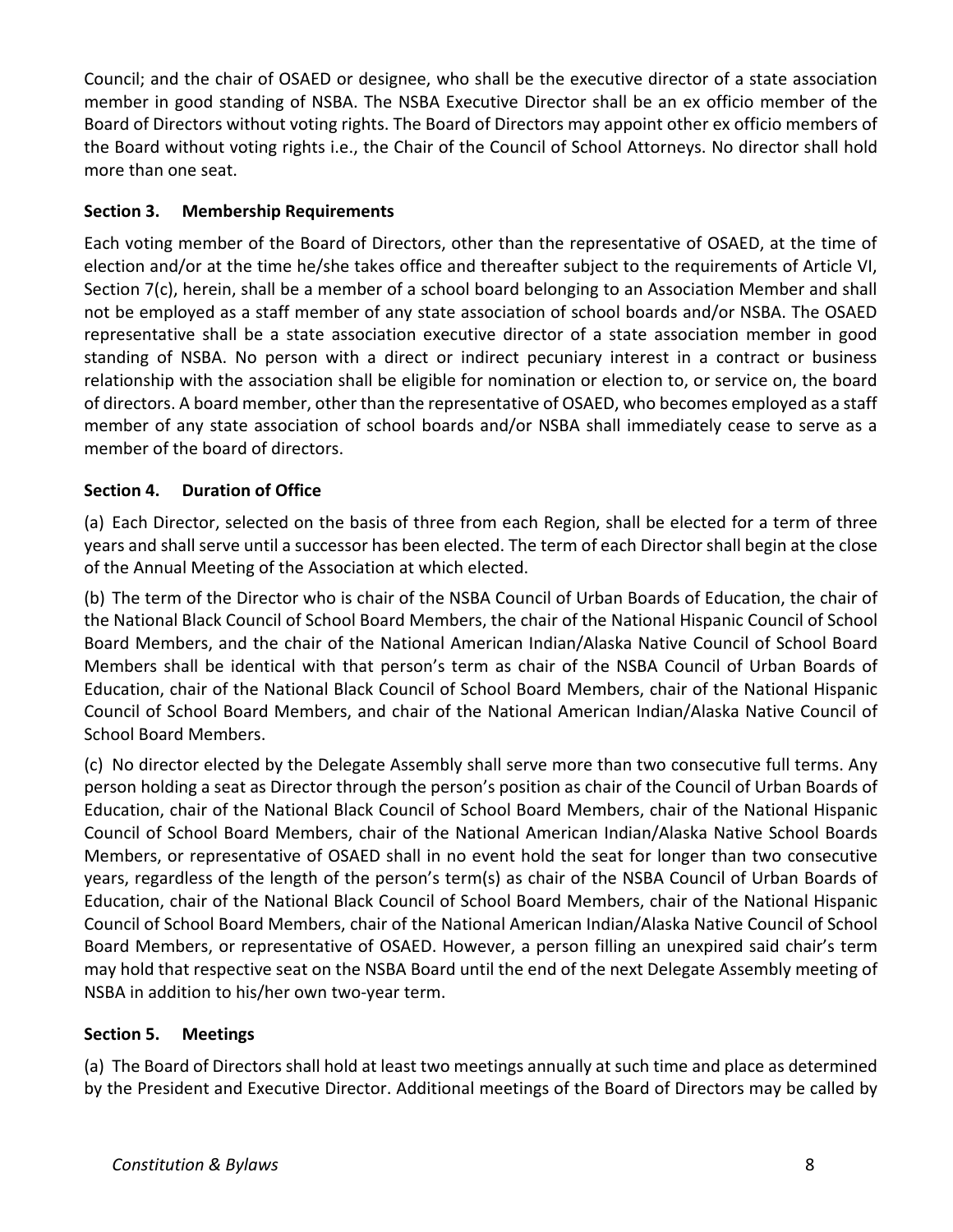the President or by the written request of a majority of the members of the Board of Directors, provided that a written notice is sent to each member of the Board of Directors 10 calendar days prior to the meeting.

(b) Where the President deems it urgent and necessary, the Board of Directors may hold a special meeting via conference call, or other electronic means, provided that all members of the Board are notified at least 72 hours prior to the meeting, stating the time of the meeting and the purpose of the special meeting.

(c) The Board of Directors and any other Board committee so authorized by a majority vote of the Board may meet in executive session to conduct business. The Board of Directors shall adopt a policy setting forth the conditions necessary for entering into executive session, requiring the taking of minutes of any executive session, and providing for the safeguarding of executive session records and discussions.

#### **Section 6. Quorum and Voting**

(a) A quorum shall consist of one-half of the full voting membership of the Board of Directors except for conference call meetings, wherein a quorum shall consist of two-thirds of the full voting membership of the Board.

(b) Unless otherwise specifically provided by this Constitution and Bylaws, a majority vote shall govern. No member shall vote by proxy.

(c) The President may request action by the Board of Directors between meetings of the Board of Directors by mail or electronic ballot. Action taken by such ballot by a majority of all voting members of the Board of Directors shall constitute a valid action and shall be reported at the next meeting of the Board of Directors.

#### **Section 7. Vacancies**

(a) A vacancy on the Board of Directors will exist if the director or the officer is deceased, physically incapacitated, unwilling to serve in that capacity, no longer a member of a school board belonging to a state association or employed as a staff member of any state association of school boards and/or NSBA or their state association member is no longer a member of NSBA.

(b) Vacancies on the Board of Directors held by the chair of the Council of Urban Boards of Education, chair of the National Black Council of School Board Members, chair of the National Hispanic Council of School Board Members, or chair of the National American Indian/Alaska Native Council of School Board Members shall be filled with the bylaws of the particular council.

(c) Vacancies on the Board of Directors among the fifteen directorships elected by their respective regions shall be filled by appointment of the respective region's nominating committee as prescribed in the respective region bylaws. Such appointment shall be effective only through the unexpired term of that office. The members of the regional nominating committee may participate in any meeting by conference telephone call or by other electronic means, and such participation shall constitute presence in person at such meeting.

(d) If the Immediate Past President is declared vacant, the Board of Directors shall elect to the Executive Committee an additional member from the membership of the Board of Directors, and the President shall serve as ex officio chair of the Nominating Committee.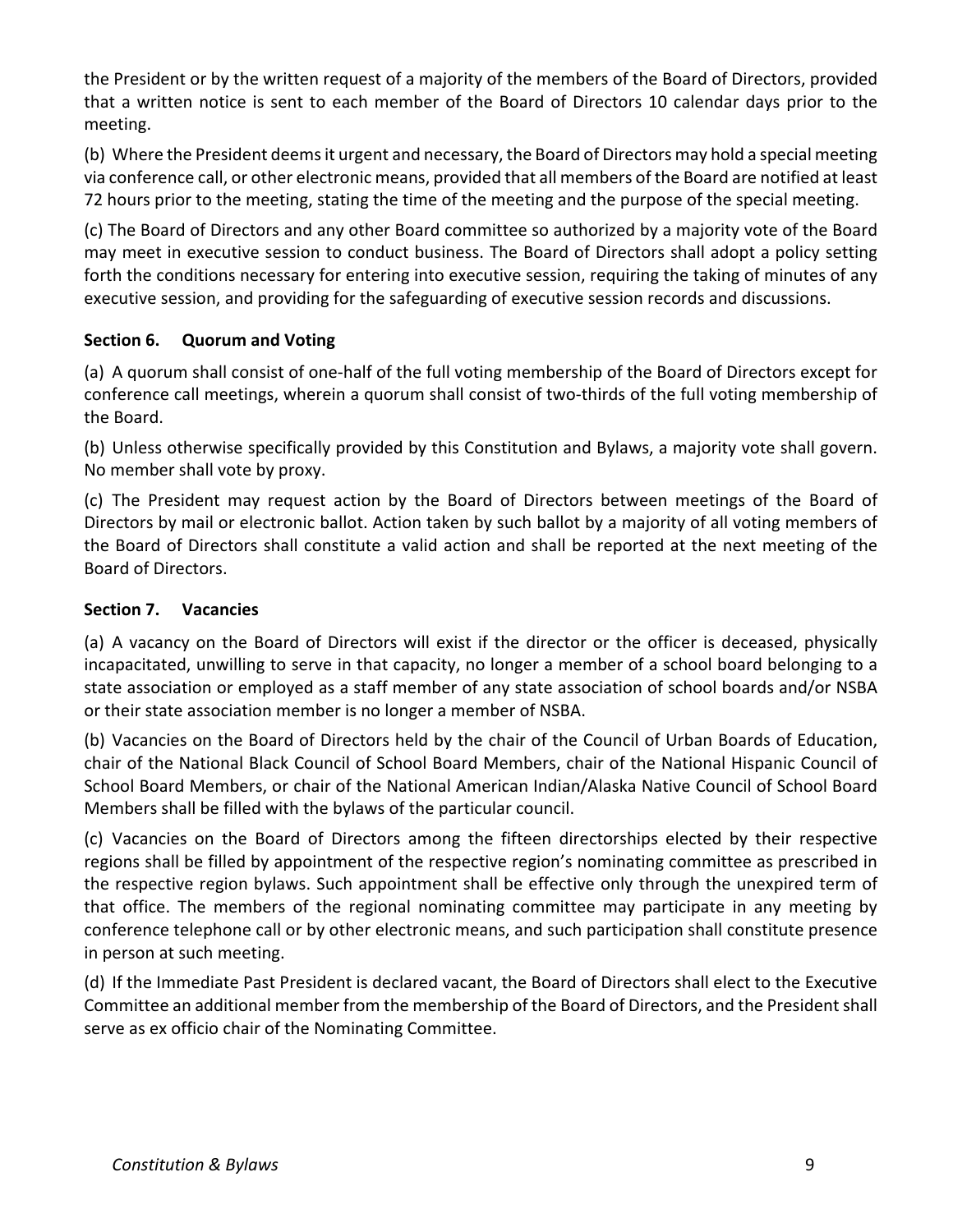#### **Section 8. Emergency Powers**

Notwithstanding any provision in any governing document of NSBA, including the Constitution and Bylaws, or that of any of NSBA's councils, caucuses, regions or other constituent groups to the contrary, the Board of Directors may suspend, upon a vote of three-quarters of the Board of Directors of those members currently serving, governance provisions of the Constitution and Bylaws for a period not to exceed six months if emergency circumstances so require. Before any vote to suspend under this provision, the Board shall:

(a) Determine whether emergency circumstances exist;

(b) Notify state association members in writing explaining the basis for a finding that emergency circumstances exist, the governance provisions of the Constitution and Bylaws to be suspended, and the end date of such suspension, which shall not exceed six months from the date of the statement; and

(c) Obtain the written consent of at least two-thirds of state association members in good standing.

#### **Section 9. Removal**

(a) Any member of the Board of Directors may be removed by a two-thirds vote of the Board of Directors for cause at any meeting provided reasonable notice has been given to the member.

(b) The Board shall adopt policy defining cause, and shall provide for reasonable notice and response for the member who is the subject of the removal action.

# **Article VII Executive Committee**

#### **Section 1. Function**

There shall be an Executive Committee which shall be responsible for administering the property, funds and business affairs of the Association. The Executive Committee shall have and exercise all powers and authority granted by the Board of Directors.

#### **Section 2. Composition and Membership Requirements**

The Executive Committee shall be composed of the Association's President, President-Elect, Secretary-Treasurer, Immediate Past President, representative of OSAED, and three additional members elected by the Board of Directors from its membership. The NSBA Executive Director shall be an ex officio member without voting rights. Each voting member of the Executive Committee, as members of the Board of Directors, shall satisfy the membership requirements found in Article VI of the NSBA Constitution and Bylaws.

#### **Section 3. Duration of Office**

The term of each officer member of the Executive Committee shall be concurrent with the term of that office. The term of each additional member shall be from the date of election to the meeting of the Board of Directors immediately following the Annual Meeting of the Association.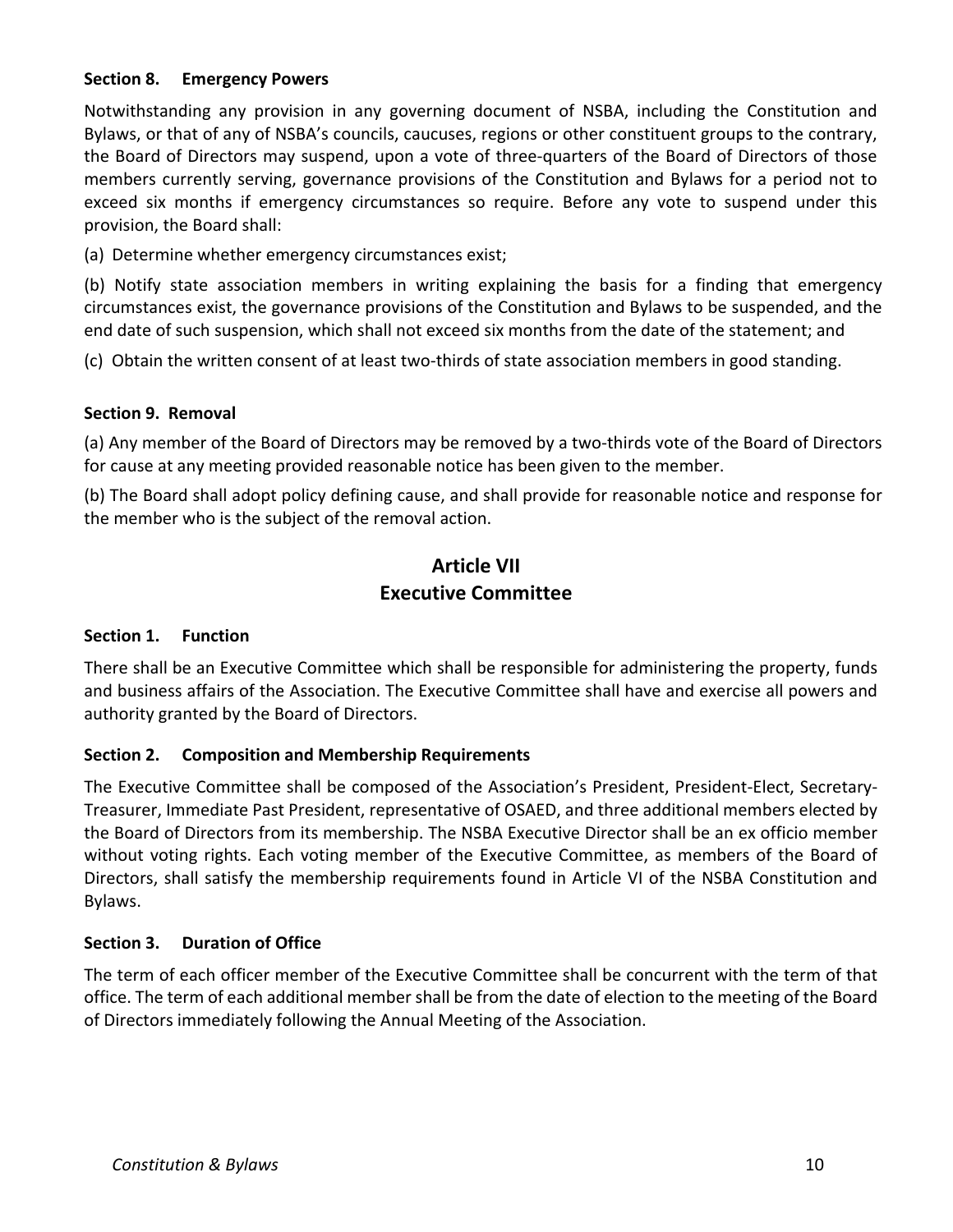#### **Section 4. Responsibility**

(a) The Executive Committee shall have the powers of the Board of Directors between meetings of the Board to the extent provided by resolution of the Board of Directors.

(b) The Executive Committee shall recommend to the Board of Directors the compensation of the NSBA Executive Director.

(c) The Executive Committee may, with approval of the Board of Directors receive by devise, bequest, donation, or otherwise real or personal property, or both, handhold the same absolutely or in trust, and invest, reinvest, and manage the same, and apply said property and the income arising therefrom to the purpose of the Association.

#### **Section 5. Chair**

The President shall serve as Chair of the Executive Committee.

#### **Section 6. Meetings**

The Executive Committee shall meet as needed on the call of the President or upon written request of any three members of the Executive Committee and with reasonable notice. At any meeting of the Executive Committee, four voting members shall constitute a quorum for the transaction of business. Action taken by the Executive Committee shall require a majority vote of four or more.

#### **Section 7. Voting**

The President may initiate conference calls of the Executive Committee between meetings of the Executive Committee.

(a) The members of the Executive Committee may participate in any meetings by conference call or by other electronic means, and such participation shall constitute presence in person at such meeting.

(b) The President may request action by the Executive Committee via audio or video conference call with a quorum present or electronic ballot. Action taken by electronic means by four members of the Executive Committee indicating agreement shall constitute a valid action and shall be reported at the next meeting of the Executive Committee.

#### **Section 8. Reports**

The Executive Committee shall make a report to the Board of Directors at each meeting of the Board of Directors with respect to the general state of the Association and actions taken by it in the interim period between Board meetings.

# **Article VIII—Officers**

#### **Section 1. Titles**

The elected officers of the Association shall be a President, a President-Elect, and Secretary-Treasurer. The Immediate Past President is an officer of the Association even though not elected to that post.

#### **Section 2. Election, Qualifications, and Term of Office**

(a) The elected officers of the Association shall be elected by the Delegate Assembly at the Annual Meeting of the Association for a term of one year. The term of the office of each elected officer shall begin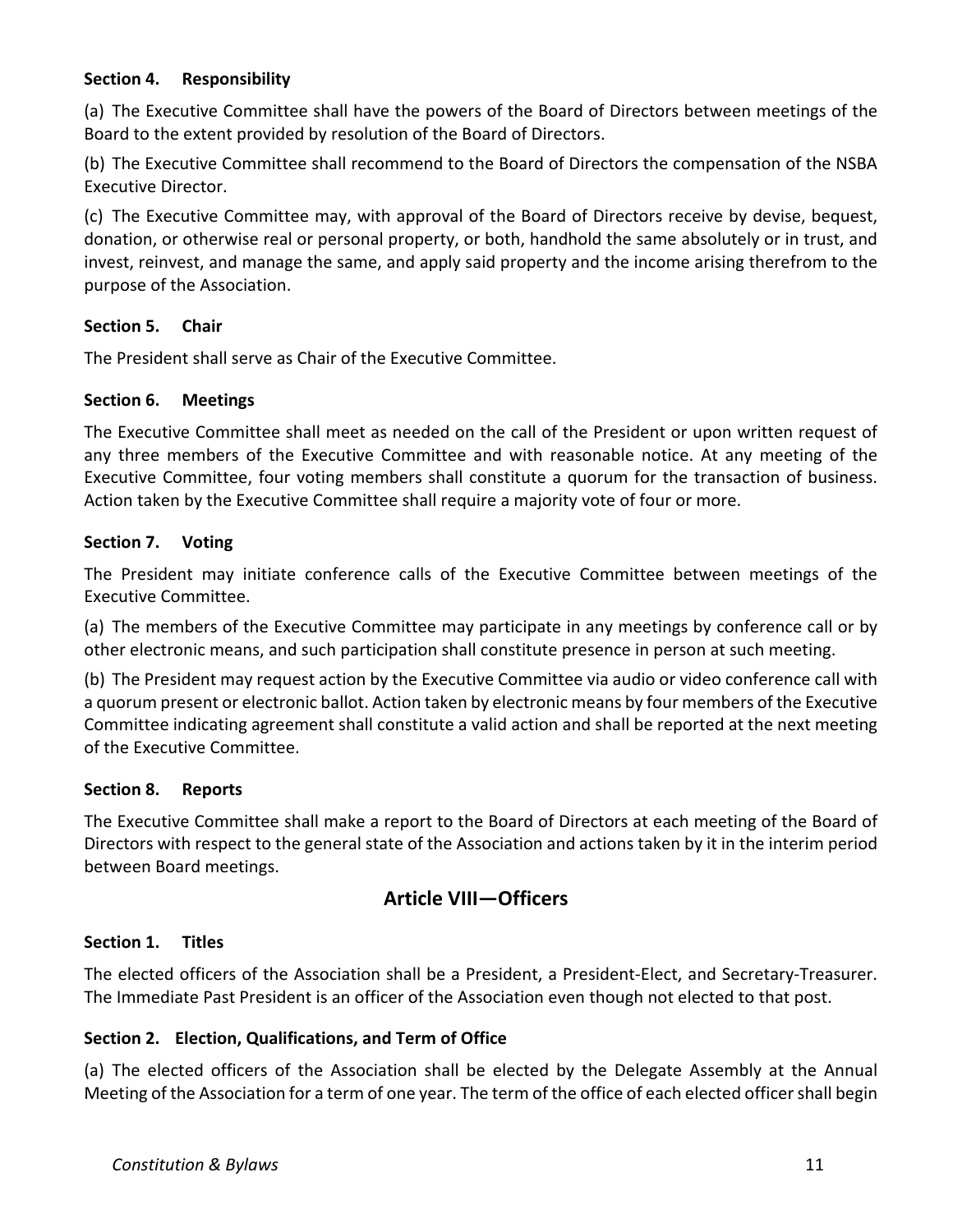at the close of the Annual Meeting of the Association at which the election took place, and the officer shall serve until a successor is elected. No elected officer shall serve for more than one full term in the same office.

(b) Each officer, at the time of election, and/or at the time he/she takes office and thereafter subject to the requirements of Article VIII, Section 4(a) herein, shall be a member of a school board belonging to a State Association Member, and must have served on either the NSBA Board of Directors or the board of a State Association Member.

(c) Notwithstanding any other provision herein, an officer who becomes employed as a staff member of any state association of school boards and/or NSBA shall immediately cease to serve as an officer.

#### **Section 3. Removal**

Any person holding an elected office of the Association may be removed for cause by a two-thirds vote of the Board of Directors present and voting, whenever in its judgment the best interests of the Association would be served thereby.

#### **Section 4. Vacancies**

(a) If there is a vacancy for any reason in the office of the President, the President-Elect shall succeed to the office immediately and shall have all the powers and perform all the duties of the office. The President-Elect shall serve a full term as President upon completing the remainder of the term caused by the vacancy.

(b) If there is a vacancy for any reason in any office which cannot be filled by these provisions for succession to office, the Board of Directors shall appoint from its own membership an officer pro tempore to perform the duties of the vacated office until the office is filled by an election by the Delegate Assembly at the Annual Meeting of the Association.

# **Section 5. President**

It shall be the duty of the President to preside at all meetings of the Association and to perform all duties incident to the office of President and such other duties as may be prescribed from time to time by the Board of Directors.

#### **Section 6. President-Elect**

It shall be the duty of the President-Elect to perform the duties of the President in the absence of the President, or in the event of the President's inability or refusal to act. The President-Elect when thus acting shall have the powers of and be subject to all restrictions placed upon the President. The President-Elect shall perform such other duties as from time to time may be assigned by the President or the Board of Directors and automatically becomes President at the close of the next Annual Meeting of the Association.

#### **Section 7. Secretary-Treasurer**

The Secretary-Treasurer shall chair the Budget and Finance Committee and Audit Committee, and in general shall perform all duties incident to the office of Secretary-Treasurer, and such other duties as from time to time may be assigned by the President or by the Board of Directors.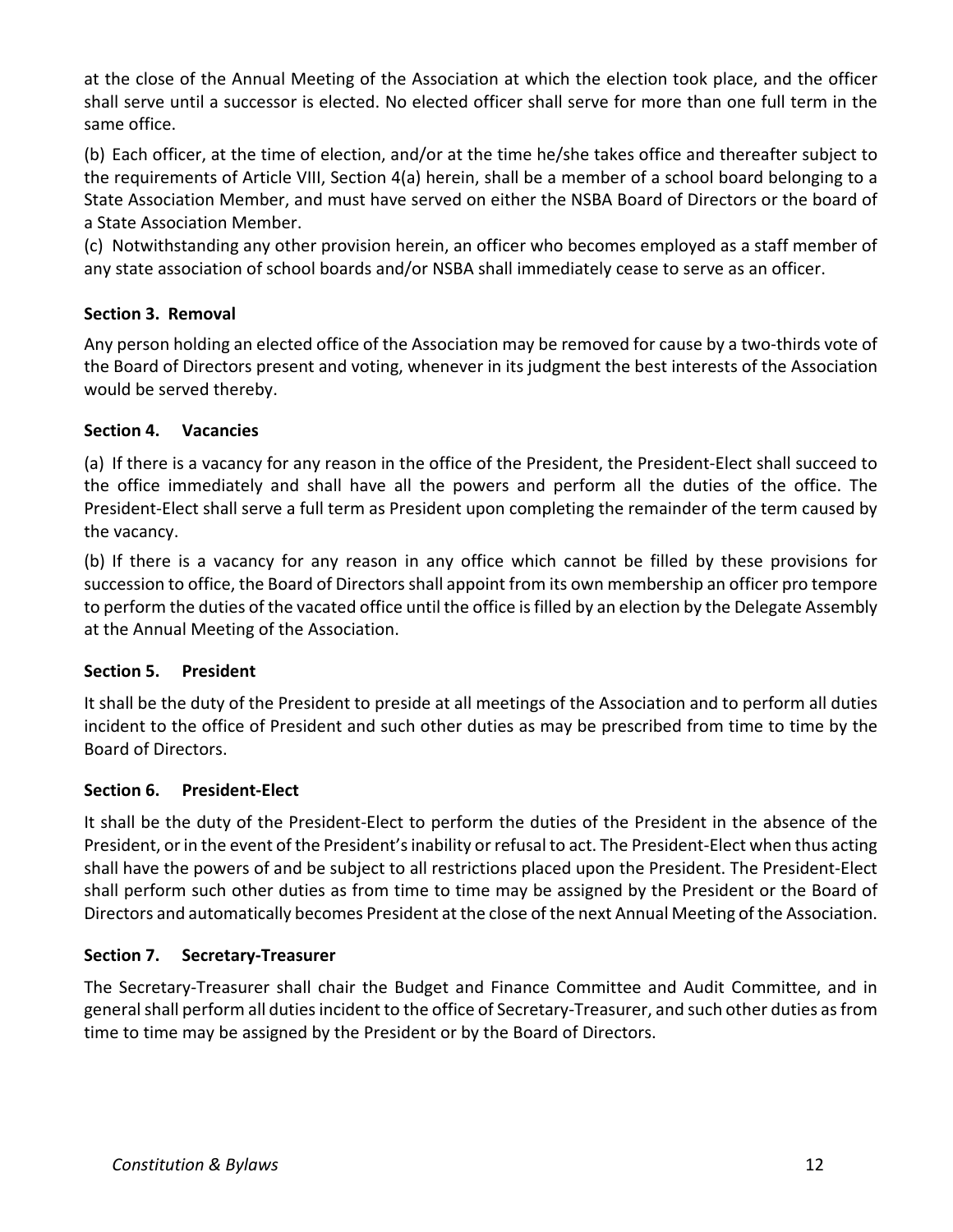# **Article IX Nominations and Elections**

#### **Section 1. National Nominating Committee**

(a) A National Nominating Committee for the nomination of officers of the Association shall be comprised as follows. Each of the Regions shall, according to regional bylaws, elect two qualified school board members and two alternates to serve on the National Nominating Committee for the following year. One member from each of the Regions shall be named by the President from a list composed of one nominee selected by each of the state associations from its membership.

(b) The President's slate of appointees shall attempt to assure that the total membership of the committee will reflect the racial, ethnic, and cultural diversity of school boards in America. In the event of all the state associations in any one Region shall fail by the fifteenth day of October following the Annual Meeting to recommend candidates for appointment to the National Nominating Committee, the President shall appoint a member for that Region.

(c) The Immediate Past President shall be the ex officio chair of the National Nominating Committee and shall vote in case of a tie. A quorum shall consist of eight voting members of the committee, at least four of whom shall be from four different Regions. The President shall be an ex officio member of the committee without the right of vote unless the President is ex officio chair.

(d) A member of the National Nominating Committee shall not hold national elective office in the Association at the time of election or appointment to the National Nominating Committee, nor shall a member of the National Nominating Committee be eligible to be a nominee as a member of the Board of Directors or nominee for any officer position. A member shall be ineligible upon election or appointment to the National Nominating Committee until completion of the annual meeting of the Delegate Assembly, unless the member submits a written resignation to the President postmarked no later than December 1. Each member or alternate of the National Nominating Committee shall be, at the time of election or appointment to the National Nominating Committee or election as an alternate, a member of a school board belonging to a State Association Member and shall not be employed as a staff member of any state association of school boards. Moreover, a member of the National Nominating Committee must be a local school board member belonging to a State Association Member at the time that person serves on the committee.

#### **Section 2. Nominations and Elections**

(a) Recommendations for nominees for NSBA officers must be submitted to the National Nominating Committee by registered mail, certified mail, or other method requiring registration and signature of receipt and postmarked, or if by electronic mail, received by NSBA no later than December 1**.** Recommendations may only be submitted by State Association Members or by official action of a Region.

(b) The National Nominating Committee shall meet at least 30 calendar days prior to the Delegate Assembly meeting at the Annual Meeting of the Association and shall nominate one or more nominees for offices to be filled and report the committee's nomination to the President and the Executive Director.

#### **Section 3. Preparation of the Slate of Nominees**

(a) The Executive Director shall transmit to the State Association Members and the delegates of the Delegate Assembly the slate of nominees for offices to be filled as presented by the National Nominating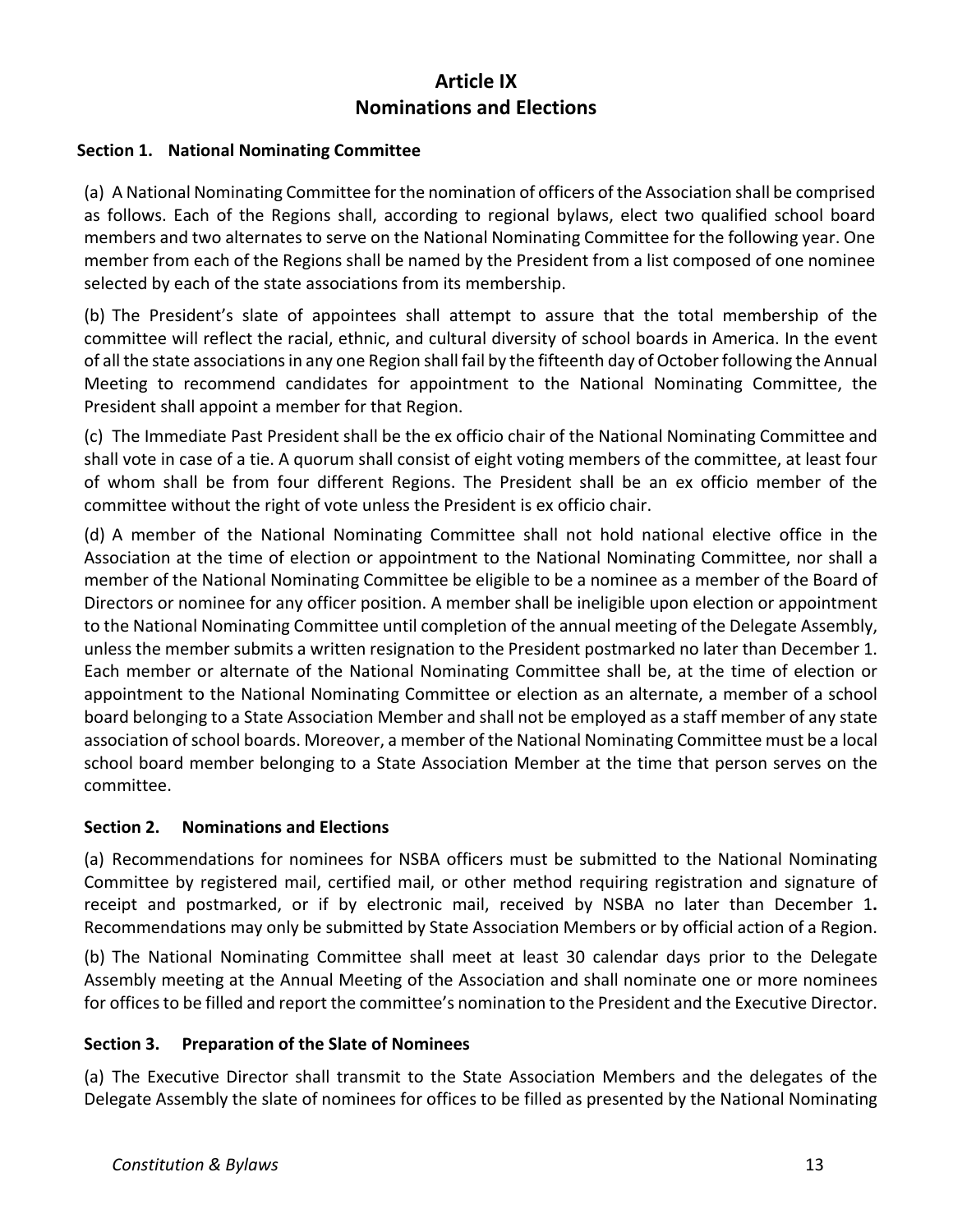Committee, together with pertinent biographical information for each nominee at least 30 calendar days prior to the Delegate Assembly meeting at the Annual Meeting of the Association.

(b) In the event a nominee becomes unable to serve, the National Nominating Committee, at the call of its chair, shall select an alternate candidate and transmit to the Association Members and delegates of the Delegate Assembly its amended report as soon as feasible, but in no case later than a time immediately prior to the opening of the Delegate Assembly meeting at the Annual Meeting. The members of the National Nominating Committee may participate in any meeting by conference call or other electronic means, and such participation shall constitute presence in person at such meeting.

(c) Any seven State Association Members, not more than three of which are located in any one Region, shall have the privilege of nominating a candidate for each of the offices to be filled by preparing and disseminating to the President a written nomination, together with pertinent biographical information and a signed letter from each nominee confirming willingness to serve. This written nomination is not binding on delegates of the State Association and is not to be considered as instruction on how to vote. Such material shall be received by the President no later than 21 calendar days after the meeting of the annual National Nominating Committee. Nominations shall be deemed closed on that date.

#### **Section 4. Regional Nominating Committees**

(a) Each of the NSBA Regions shall have a Regional Nominating Committee according to regional bylaws. If a Region meets and conducts its nominating process at a time or location other than NSBA's designated annual event, actions of the Region must be taken and provided to NSBA no later than October 1 of each year. The Nominating Committee consists of one representative from each of the Association Members in the Region, selected by his/her State Association.

(b) Members of Regional Nominating Committees shall be, at the time of selection to the Regional Nominating Committee, a member of a school board belonging to a State Association Member and shall not be employed as a staff member of any State Association Member.

(c) A member of a Regional Nominating Committee shall not hold an elected office in NSBA at the time of selection and will not be eligible to be a nominee as a member of the Board of Directors or any officer position. The period of ineligibility shall begin upon the member's selection to serve on the Regional Nominating Committee and end upon the completion of the meeting of the Regional Nominating Committee, except that a member of the Regional Nominating Committee shall not be eligible to hold any seat considered by the Regional Nominating Committee of which he/she was a member until after the Annual Meeting of the Delegate Assembly.

(d) The NSBA Immediate Past President will have general oversight of the regional process. The Immediate Past President and other NSBA Past Presidents as designated by him/her shall preside over each Regional Nominating Process. The Immediate Past President shall select from the available NSBA Past Presidents. The Immediate Past President and/or his/her designee will meet with each Regional Nominating Committee to assure that each committee is adequately trained and that there is consistency of operation among the Regional Nominating Committees. No director who is running for election to the position covered by the nomination process may serve as a designee of the Immediate Past President under this section.

(e) NSBA will prepare and distribute to all State Association Members necessary forms for recommending nominees for Regional Directors. Completed forms must be received by NSBA at least 30 calendar days prior to the Regional Nominating Committee Meeting.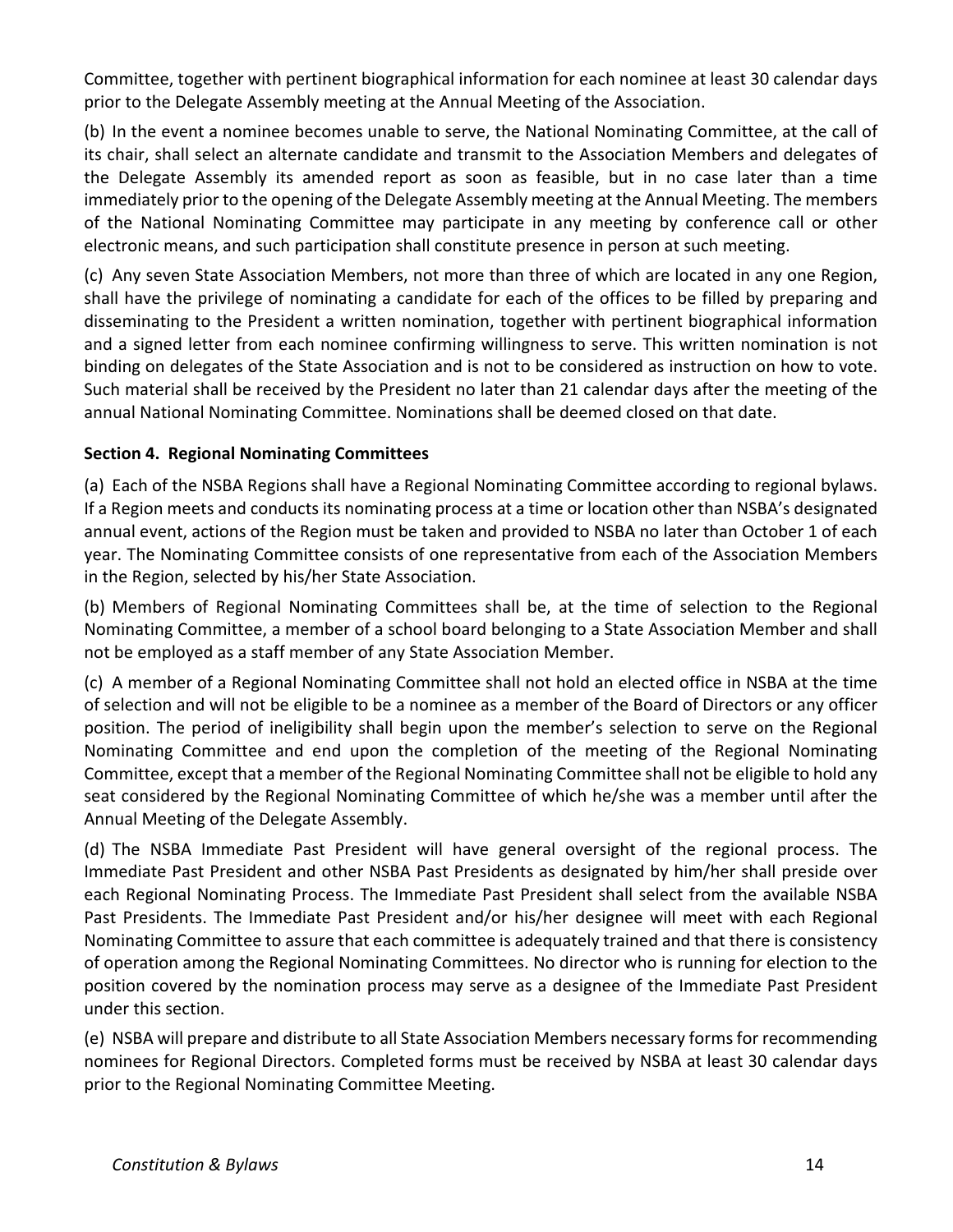(f) The deliberations portion of the Regional Nominating Committee meeting will be restricted to committee members and the Immediate Past President and/or his/her designees. The Immediate Past President and his/her designees shall provide oversight and guidance to the Regional Committees but shall not have the power to cast a tie-breaking vote. The Regional Nominating Committee shall select a candidate as the committee's nominee and report its decision to the Delegate Assembly at least 30 calendar days prior to the Delegate Assembly meeting. In the event of a tie, the Immediate Past President or designee will facilitate additional discussion by the Regional Nominating Committee in order to break the tie. If, after reasonable efforts, the Regional Nominating Committee is unable to reach a resolution, the matter will be referred to the region for action at the Delegate Assembly.

(g) Any State Association member shall have the privilege of nominating a candidate for Regional Director for their Region by forwarding to the President a written nomination, pertinent biographical information and a letter signed by the nominee confirming willingness to serve. Such information must be received no later than 21 calendar days after the meeting of the annual National Nominating Committee. Nominations shall be deemed closed on that date.

#### **Section 5. Election Procedure**

(a) Following the closing of nominations, a ballot shall be prepared listing the names of all nominees in contested elections, under the office for which they have been nominated both by the Nominating Committee and by written petition of State Association Members.

(b) No individual shall be a candidate for more than one office. An individual is a candidate for office when the individual formally submits his/her name for consideration for nomination or election.

(c) The Delegate Assembly shall elect the officers and directors of the Association at the Annual Meeting of the Association.

(d) If there shall be two candidates for an office, the person receiving the majority of votes shall be elected to such office. In the event there are three or more candidates for an office, and if a majority vote is not received by any candidate for such office, there shall be a run-off election between the two candidates receiving the largest number of votes. In the event of a tie vote between two candidates, the Delegate Assembly shall revote until one candidate is elected.

(e) Vote in this section shall mean votes cast.

# **Article X**—**Meetings and Voting**

#### **Section 1. Annual Meeting of the Association**

The Annual Meeting of the Association shall be the Delegate Assembly. Notice of said meeting shall be given to all Association Members not fewer than 30 calendar days prior to the date thereof.

#### **Section 2. Special Meetings**

Meetings other than the Annual Meeting of the Association may be held at such time and place as may be determined by the Board of Directors. Notice of such meetings shall be given to all Association Members not fewer than 30 calendar days prior to the date thereof.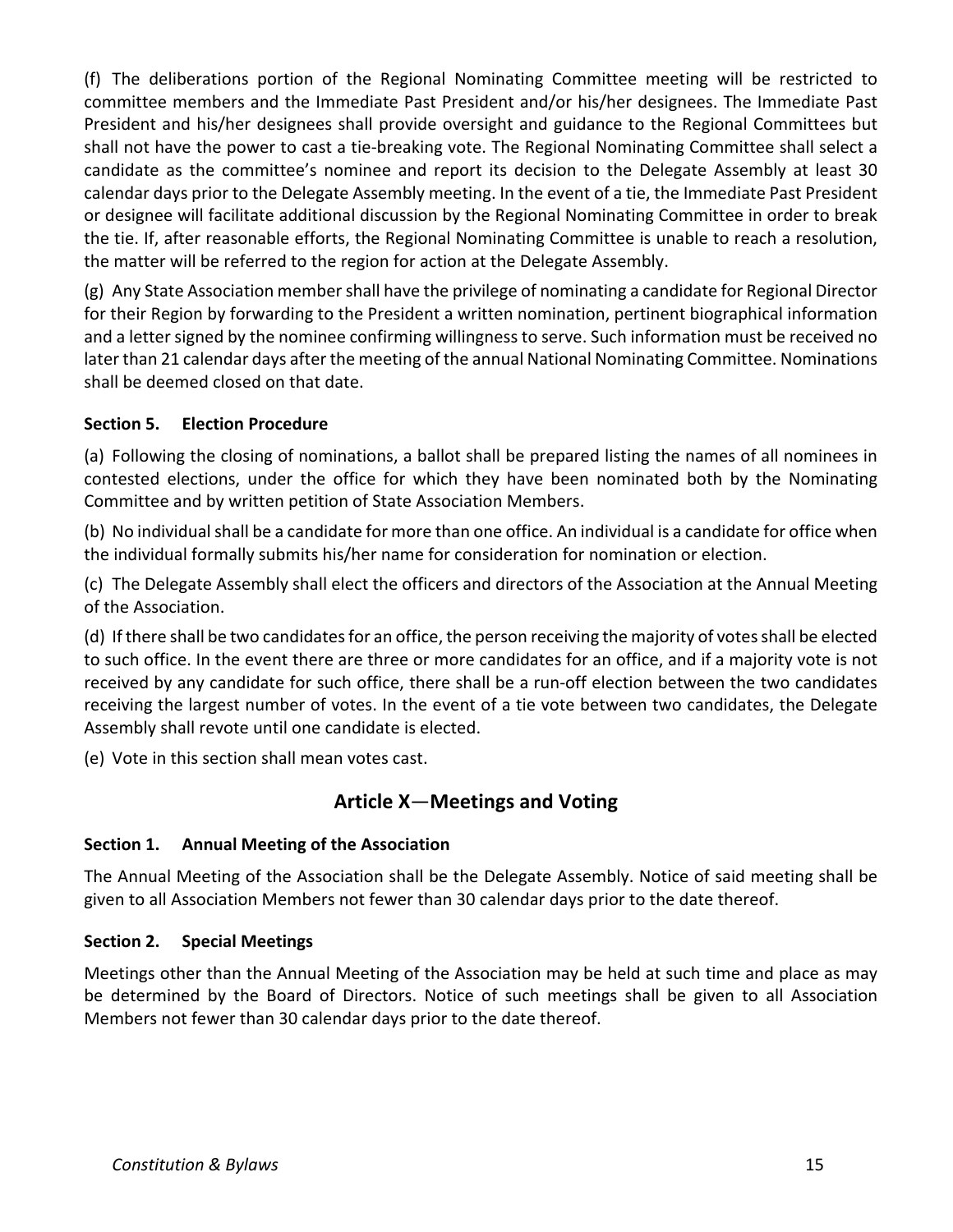#### **Section 3. Voting**

At any meeting of the Association, only voting delegates shall have the right to vote, which vote shall be cast in person only. Voting by proxy shall not be permitted.

#### **Section 4. Parliamentary Guide**

The latest published and released edition of Robert's Rules of Order shall be the official parliamentary guide for all business sessions when they are not in conflict with the NSBA Constitution and Bylaws or rules adopted by the Delegate Assembly and the Board of Directors.

#### **Section 5. Exigent Circumstances**

(a) Notwithstanding any provision in any governing document of NSBA or that of any of NSBA'S councils, caucuses, regions or other constituent groups to the contrary, meetings of the same may be held electronically if exigent circumstances so require.

(b) The Executive Committee of the Board shall determine whether exigent circumstances exist.

(c) The Executive Committee is authorized to waive any notice requirements associated with meeting rescheduling, provided that reasonable notice is provided to meeting participants.

# **Article XI—Committees**

#### **Section 1. Appointment**

Except as provided elsewhere in this Constitution and Bylaws, the President shall appoint such standing or special committees as may be deemed advisable. The Executive Committee (Article VII), the Constitution and Bylaws Committee (Article V., Section 10), the National Nominating Committee (Article IX), the Beliefs and Resolutions Committee (Article V, Section 8), the Finance Committee (Article XI, Section 3), the Evaluation Committee (Article XI, Section 4), and the Board Policy Review Committee (Article XI, Section 5) are standing committees. All committees of the Board shall include a state association executive director of a state association member in good standing of NSBA, with voting rights.

#### **Section 2. Audit Committee**

(a) The Audit Committee shall be a standing committee composed of the four NSBA officers and three members of the Board of Directors and a state association executive director from a state association in good standing appointed annually by the NSBA President. Except for the Secretary-Treasurer, who shall serve as the Committee Chair, no members of the committee may also serve on the Finance Committee.

(b) The Audit Committee shall assist the NSBA Board of Directors in ensuring that appropriate accounting policies and internal controls are established and followed; and encourage and facilitate communication among and between the NSBA Board of Directors, NSBA management staff, and external auditors.

#### **Section 3. Finance Committee**

(a) The Finance Committee shall be a standing committee composed of the Association's Secretary-Treasurer as chair, one representative from each region, one chair of an NSBA Council in good standing, and a state association executive director of a state association member in good standing of NSBA, who shall be a voting member of the committee, appointed by the President from the Board of Directors.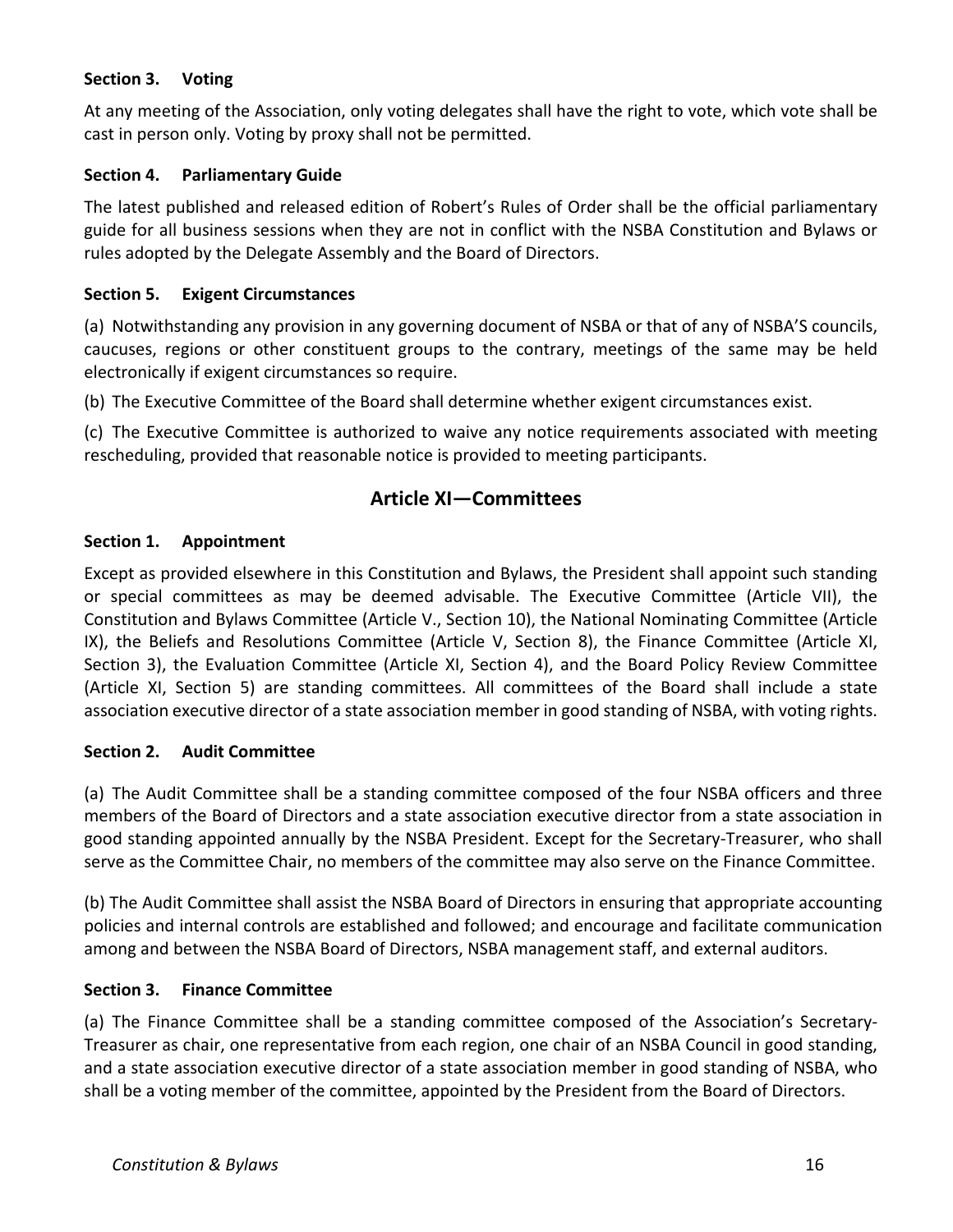(b) The purpose of the Finance Committee shall be to provide for the financial oversight of the Association.

(c) The duties and responsibilities of the Finance Committee shall be as set forth in board policy.

#### **Section 4. Evaluation Committee**

(a) The Evaluation Committee shall be a standing committee composed of one representative from each region, one chair of an NSBA Council in good standing, and a state association executive director of a state association member in good standing of NSBA, who shall be a voting member of the committee, to be appointed by the President from the Board of Directors.

(b) The purpose of the Evaluation Committee shall be to provide for the evaluation of the Executive Director, and establish a process for the self-evaluation of the Board of Directors.

(c) The duties and responsibilities of the Evaluation Committee shall be as set forth in board policy.

#### **Section 5. Board Policy Review Committee**

(a) The Board Policy Review Committee shall be a standing committee composed of one representative from each region, one chair of an NSBA Council in good standing, a state association executive director of a state association member in good standing of NSBA, who shall be a voting member of the committee, and other members as appropriate, to be appointed by the President from the Board of Directors. (b) The purpose of the Board Policy Review Committee shall be to review existing, and recommend new, board policies.

#### **Section 7. Staff Liaison**

The NSBA Executive Director shall assign staff personnel to act as a liaison and provide technical assistance to the chair of committee in the operation of their respective committees. The committee members will make final recommendations and decisions.

#### **Article XII—Executive Director**

#### **Section 1. Employment**

The Board of Directors shall hire an Executive Director who shall serve as the Chief Executive Officer of the Association.

#### **Section 2. Duties**

(a) The Executive Director shall manage, supervise and direct the operations of the Association. The Executive Director shall be an ex officio member of the Delegate Assembly, Board of Directors, and Executive Committee, without voting rights.

(b) The Executive Director is authorized to hire, supervise and discharge such personnel as deemed necessary for Association operations and goals.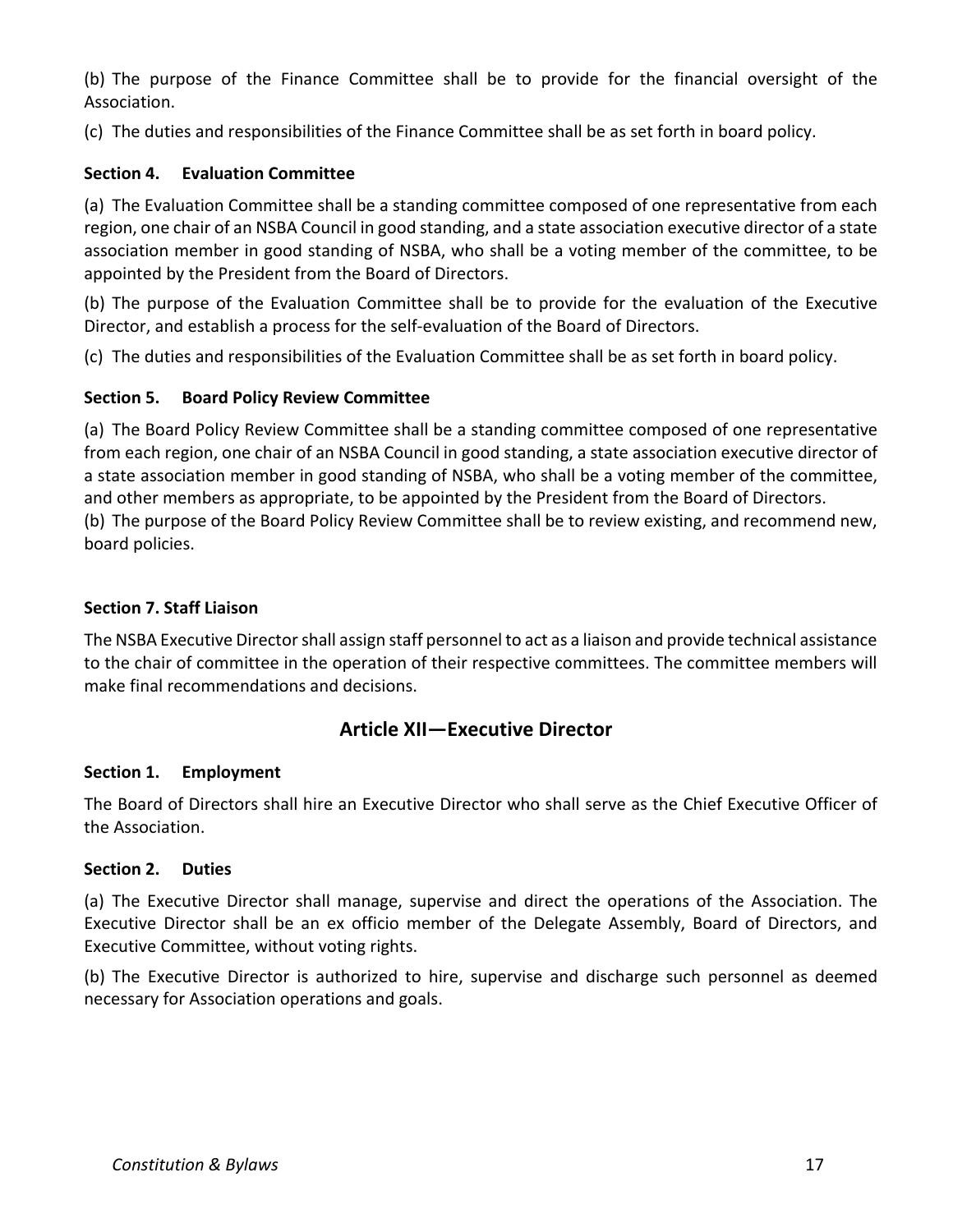# **Article XIII Fiscal and Legal Procedures**

#### **Section 1. Fiscal and Dues Year**

The fiscal and dues year of the Association shall be fixed by the Board of Directors.

#### **Section 2. Annual Budget**

The Executive Committee shall recommend a budget to the Board of Directors each fiscal year.

#### **Section 3. Non-Compensation**

No member of the Board of Directors acting in the capacity of an officer or director shall receive compensation for services rendered, except that officers may receive such stipends as the Board of Directors shall authorize. Travel expenses personally incurred by Board members in attending to the business of the Association shall be paid by the Association, in accordance with rules and procedures adopted by the Board.

#### **Section 4. Contracts**

Except as otherwise provided in this Constitution and Bylaws, the Executive Committee, with approval of the Board of Directors, may authorize any officer or officers, or agent or agents, to enter into contracts and to execute or draw any instruments on behalf of the Association.

#### **Section 5. Loans**

No loan shall be contracted on behalf of the Association, and no negotiable paper other than checks shall be issued in its name, unless and except as authorized by the Board of Directors**.**

#### **Section 6. Deposits**

(a) All funds of the Association shall be deposited to the credit of the Association in such depositories as the Board of Directors may select.

(b) All funds of the Association, except for investment accounts, shall be in depositories covered by the Federal Deposit Insurance Corporation.

#### **Section 7. Checks, Drafts, Etc.**

All bills, drafts, acceptances, checks, endorsements, or other evidence of indebtedness shall be signed by such officer or officers, or agent or agents of the Association as the Board of Directors may by resolution provide.

#### **Section 8. Investments**

Funds of the Association may be invested and reinvested in such manner and for such purposes as may be lawful and authorized by resolution of the Board of Directors.

#### **Section 9. Disposition of Surplus Funds**

Any surplus in excess of normal operating requirements, and in excess of a reasonable reserve to be determined by the Board of Directors, shall be used to further the purposes of the Association.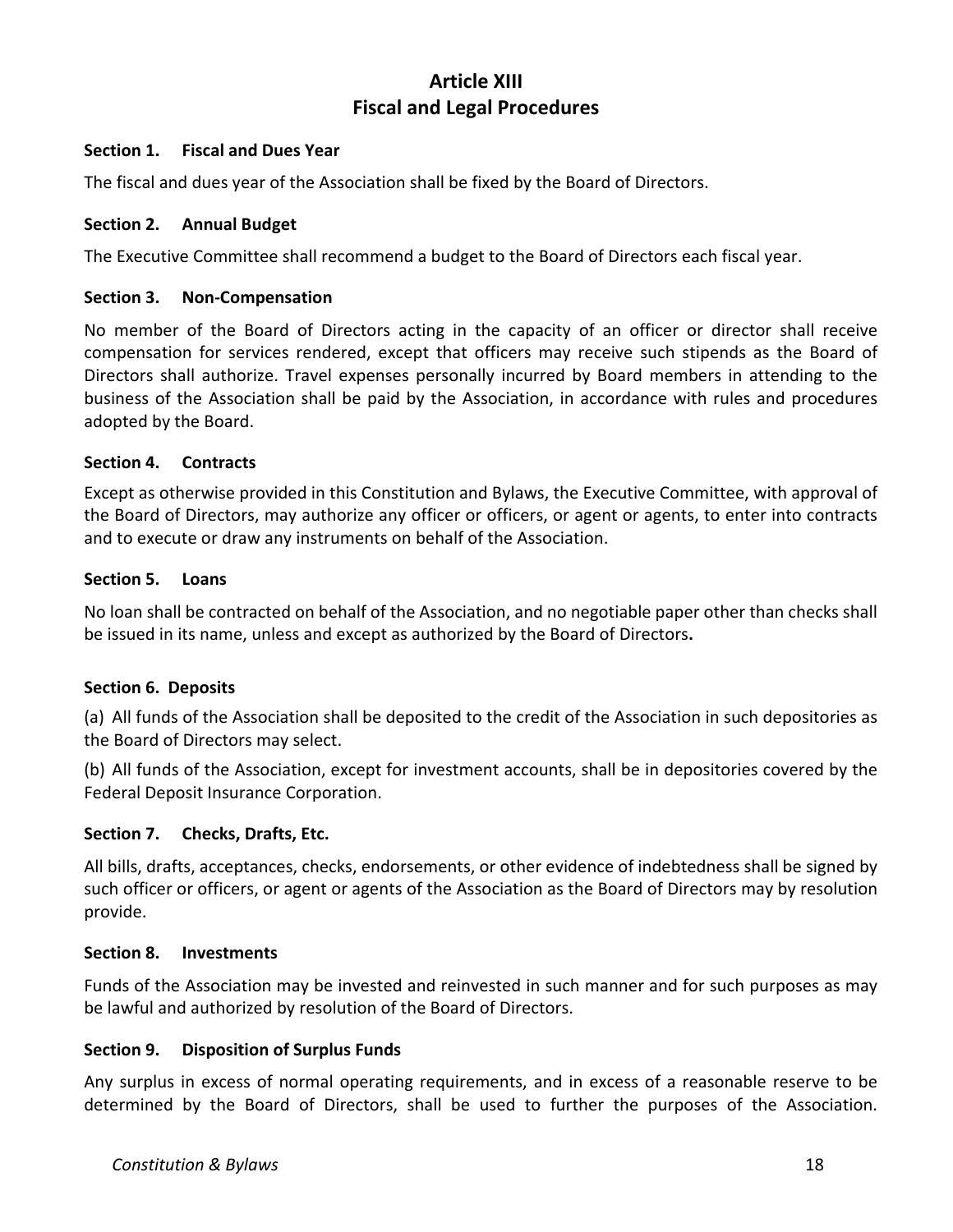Recommendations for specific allocations of such funds shall be made to the Board of Directors by the Executive Committee.

#### **Section 10. Annual Financial Report**

The Secretary-Treasurer shall provide an annual report to the Board of Directors and Association members.

#### **Section 11. Incurring Indebtedness**

No Association Member, Affiliate, committee, committee member, Regional Governing Body, Council/Caucus Steering Committee, Officer, Director, or employee of the Association shall incur any indebtedness in the name of the Association or make any commitment involving the Association unless authorized to do so in writing by action of the Board of Directors.

#### **Section 12. Surety Bond**

NSBA shall provide bonding for the Secretary-Treasurer, NSBA Executive Director, other officials and fiscal agents of the Association as may be determined appropriate by the Board of Directors. The cost of such bonding shall be paid by the Association.

#### **Section 13. Legal Counsel**

The Board of Directors may appoint Legal Counsel to act as general legal consultant and to advise in the legal affairs of the Association.

#### **Section 14. Audit**

The Board of Directors shall appoint an independent certified public accountant to audit the financial records of the Association and submit an annual audit report to the Board of Directors and Delegate Assembly.

# **Article XIV Limitations of Liability**

#### **Section 1. Limitation of Liability**

Nothing herein shall constitute members of the Association as partners for any purpose. No member, officer, director, agent or employee of the Association shall be liable for the acts or failure to act on the part of any other member, officer, director, agent or employee of the Association, nor shall any member, officer, director, agent or employee be liable for his/her acts or failure to act under this Constitution and Bylaws excepting the act or omissions to act arising from his/her willful misfeasance.

#### **Section 2. Indemnification**

The Association shall indemnify and hold harmless each officer, director, agent, or employee from and against all claims and liability, whether the same are settled or proceed to judgment to which such person shall have become subject by reason of having acted in the capacity or capacities heretofore enumerated, or by reason of any action alleged to have been heretofore or hereafter taken or omitted in such capacity, and shall reimburse (to the extent not otherwise reimbursed) each such person for legal and other expenses, including the cost of settlement, reasonably incurred in connection with any such claim,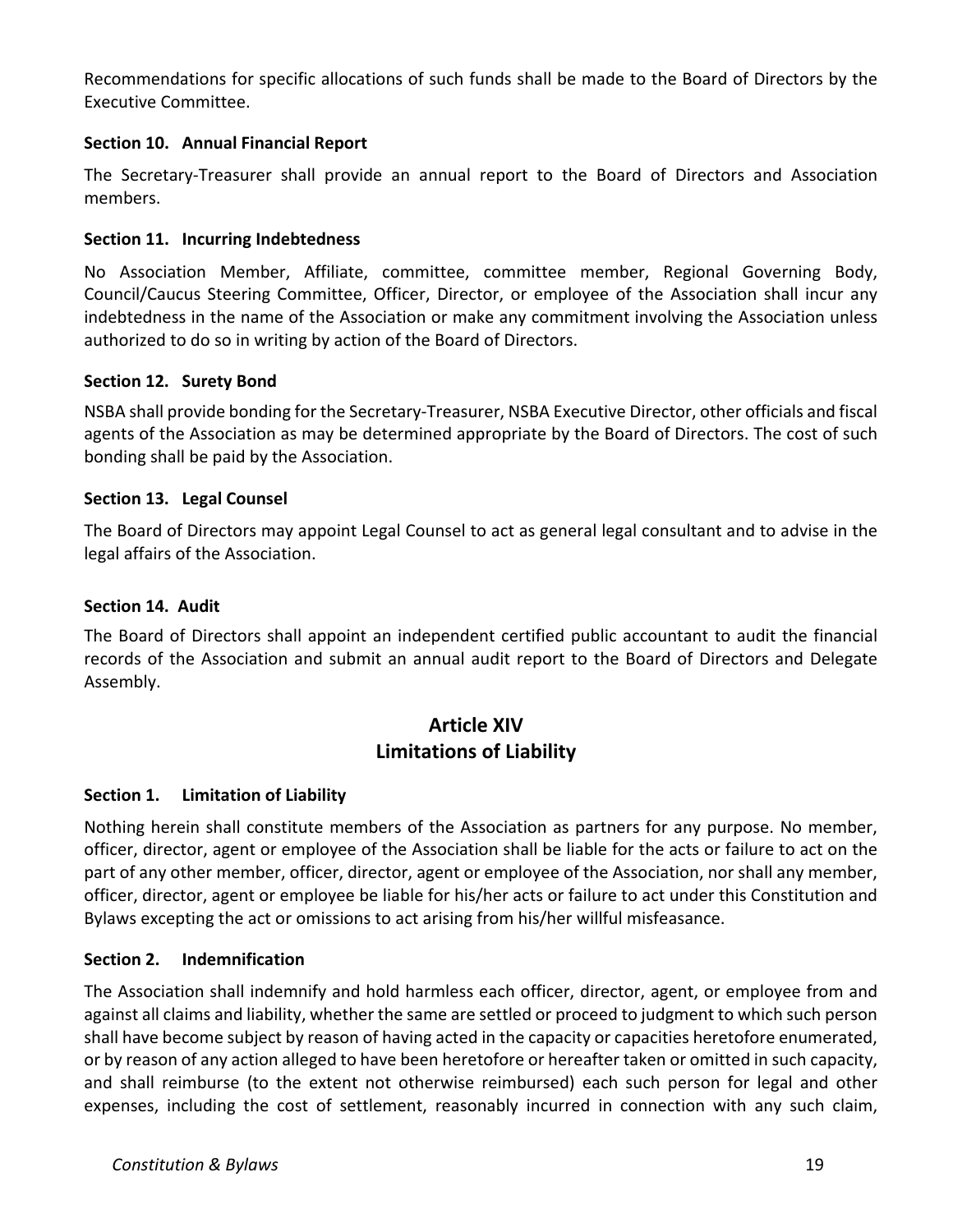liability, suit, action or proceeding; provided, however, that no such person shall be indemnified against or be reimbursed for any claims, liabilities, costs or expenses incurred in connection with any claims or liability or threat or prospect thereof based upon or arising out of personal willful misconduct, in the performance of duty. The rights accruing to any person under the provisions of this section shall not exclude any other right to which such person may be lawfully entitled nor shall anything herein contained restrict the right of the Association to indemnify or reimburse such person in any case, even though not specifically herein provided for.

# **Article XV—Councils**

#### **Section 1. Formation of Councils**

The Board of Directors may create Councils whose purpose is to study various areas various areas of public school activities and operations. The objective of the Councils within their specific area of concern will be to gather information, to develop recommendations and to take appropriate steps to implement recommendations.

#### **Section 2. Participation**

The Board of Directors may determine who shall be eligible to participate in the activities of any Council that may be created.

#### **Section 3. Executive Groups**

Each Council shall have a representative governing body of those individuals or groups that are participating in the Council. This governing body shall elect a steering committee to serve as the executive body of the Council. The President or the President's designated representative shall be an ex officio member of each executive body. The Executive Director shall be an ex officio member without voting rights of each executive body.

#### **Section 4. Rules and Policies**

The executive body of each Council shall, through its chair, administer the business of the Council and be responsible for its programs, progress, activities, and shall establish rules, regulations and charges for the conduct of its meetings, provided that actions of the Council conform to the policies and rules established by the Board of Directors.

#### **Section 5. Finances**

(a) The Board of Directors may determine such fees and charges which may be required to operate and provide services for each Council and its participants through the Association's staff and facilities.

(b) Each Council may establish rules regarding the maintenance of a registration, admission or other charge therefore regarding the meetings and individual activities of the Council, provided that all such rules, charges and policies be in conformance with the policies and rules of the Board of Directors and that the amount of such charges shall be subject to approval of the Board of Directors.

(c) All funds relating to the operation and activity of each Council shall be administered through the general funds of the Association and shall be governed by the provisions for the fiscal policy of the Association as contained in this Constitution and Bylaws, and as may be determined by the Board of Directors and the Executive Committee.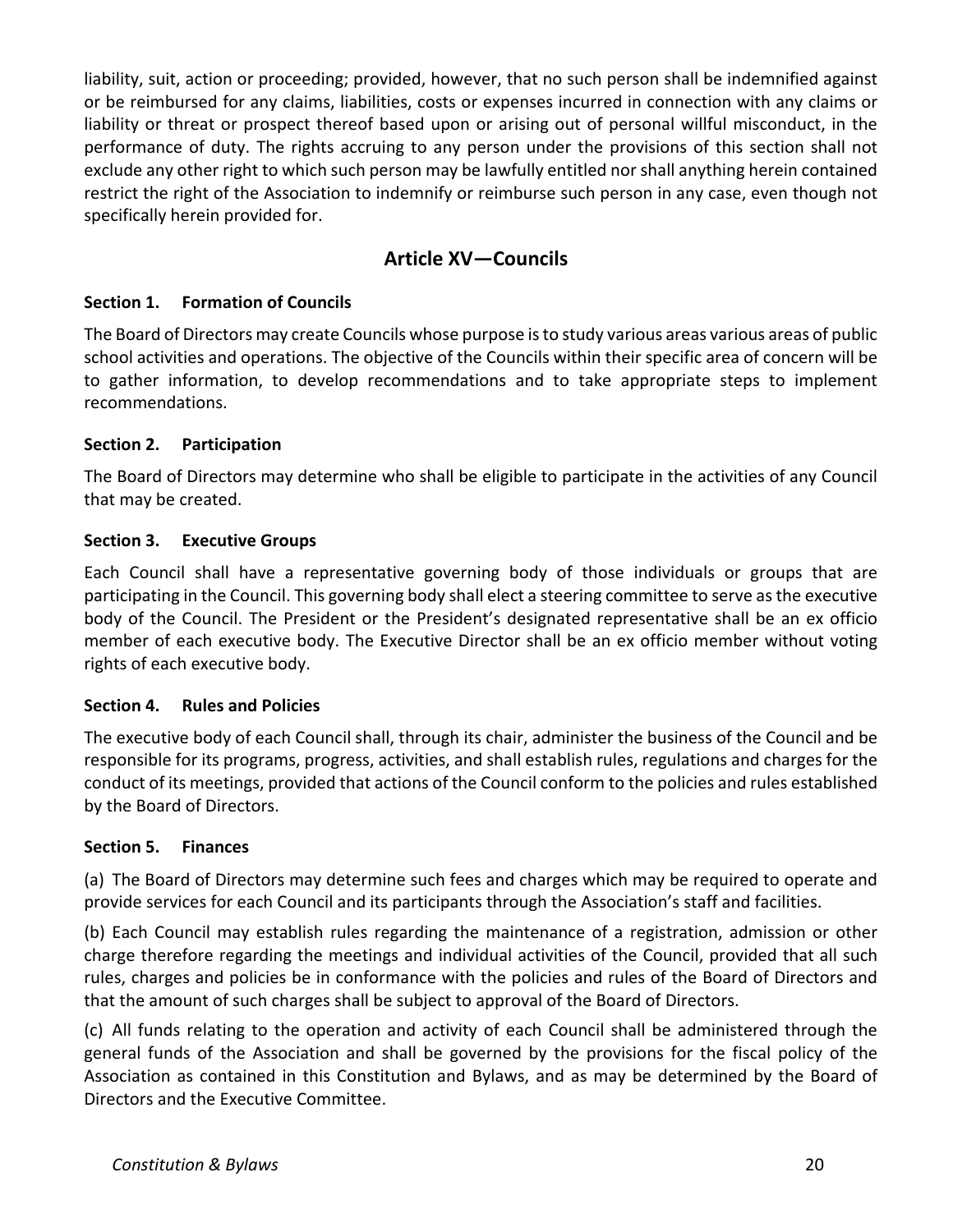#### **Section 6. Meetings and Activities**

Each Council may establish meetings and program activities, be in conformance with the policies and subject to the approval of the Board of Directors.

#### **Section 7. Staff Liaison**

The NSBA Executive Director shall assign staff personnel to act as a liaison and provide technical assistance in the operation of the Councils. Council members will make final recommendations and decisions.

#### **Section 8. Dissolution**

Any Council may be dissolved by action of the Board of Directors for good and sufficient reason.

#### **Article XVI—Regions**

#### **Section 1. Purpose of Regions**

Regions shall be established for the purpose of effecting greater participation in the affairs of the Association and the State Association Members, to improve communications and understanding of programs and issues in order to strengthen state associations and assist school boards in achieving their goal to improve public education and carry out the purposes of the Association.

#### **Section 2. Designation of Regions**

There shall be up to five Regions that may be composed of the following states, District of Columbia and offshore flag areas of the United States:

CENTRAL REGION: Illinois, Indiana, Iowa, Kentucky, Michigan, Minnesota, Missouri, Ohio, and Wisconsin.

NORTHEAST REGION: Connecticut, Delaware, District of Columbia, Maine, Maryland, Massachusetts, New Hampshire, New Jersey, New York, Pennsylvania, Puerto Rico, Rhode Island, Vermont, and Virgin Islands.

PACIFIC REGION: Alaska, Arizona, California, Guam, Hawaii, Idaho, Nevada, Oregon, Utah, and Washington.

SOUTHERN REGION: Alabama, Arkansas, Florida, Georgia, Louisiana, Mississippi, North Carolina, South Carolina, Tennessee, Texas, Virginia, and West Virginia.

WESTERN REGION: Colorado, Kansas, Montana, Nebraska, New Mexico, North Dakota, Oklahoma, South Dakota, and Wyoming.

When a Region has less than a quorum of the states designated above and a state's participation in a Region is impracticable, a state may petition the Board for affiliation with another Region temporarily, as addressed by board policy.

#### **Section 3. Establishment of Regional Organizations**

(a) Association Members located in the geographical area designated as a Region shall form a Regional Organization to carry out the functions and responsibilities of Regional Organizations under the Constitution and Bylaws of the Association.

(b) Regional Organizations are administrative units of the Association.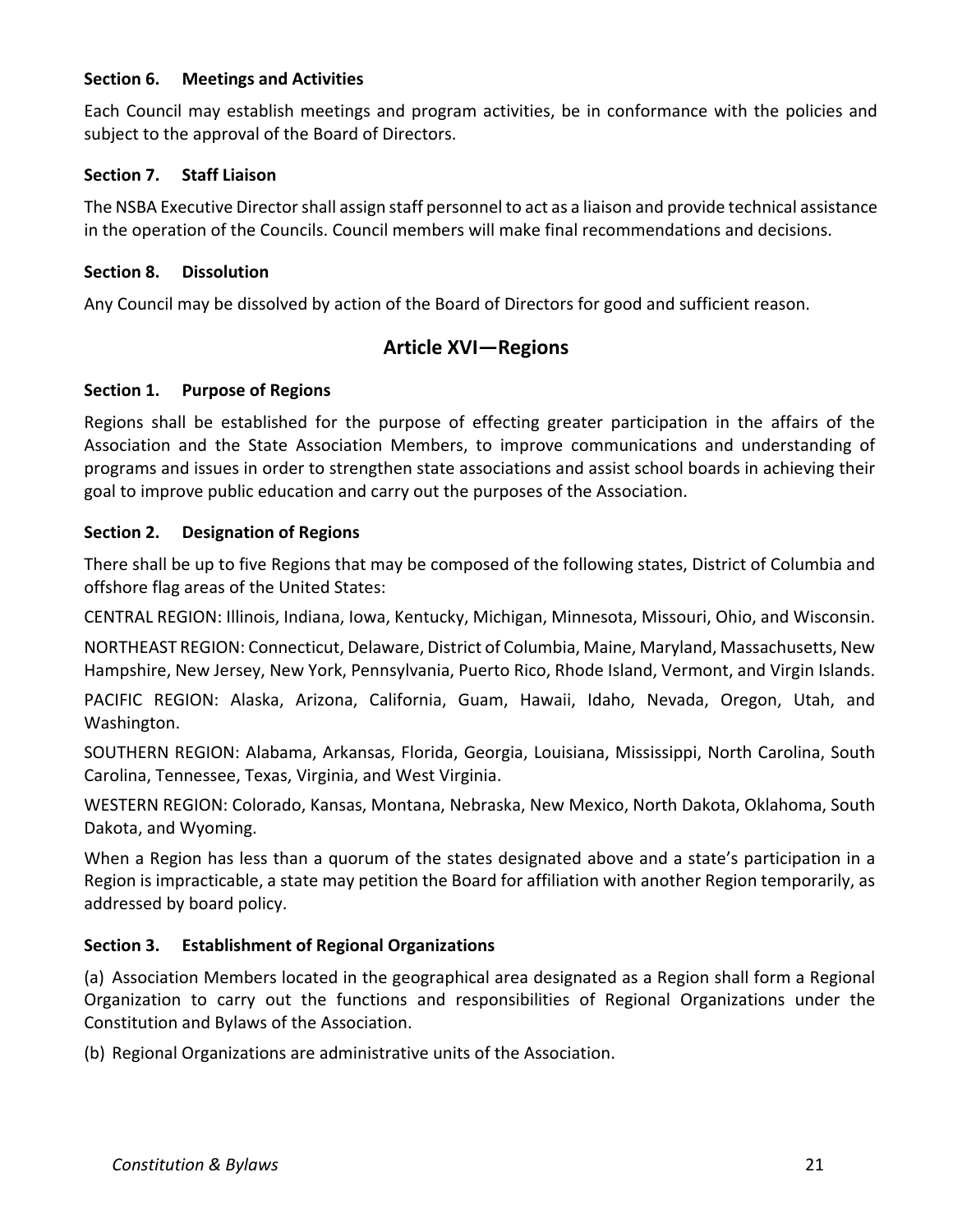#### **Section 4. Membership in Regional Organizations**

All Association Members located in the geographical area designated as a Region shall form the constituency of the Regional Organization.

#### **Section 5. Regional Governing Body**

Each Regional Organization shall have a regional governing body which shall include a chair and other appropriate officers.

#### **Section 6. Rules and Policies**

The regional governing body of each Region shall, through the chair, administer the business of the Region, be responsible for its programs, progress, activities and shall establish rules, regulations, and charges for the conduct of its meetings, provided that actions of the regional governing body conform to the policies and rules established by the Board of Directors.

#### **Section 7. Responsibilities of the Regional Organization and Regional Governing Body**

Responsibilities of the Regional Organization and its governing body shall be to:

(a) Hold an annual meeting according to Regional by-laws, with additional meetings held in discretion of the Region in accordance with their by-laws.

(b) Submit names of nominees for officers and directors for consideration by the Nominating Committee.

(c) Submit Beliefs, Resolutions, and Amendments to the Constitution and Bylaws for consideration by the appropriate committee.

(d) Undertake such other programs that will strengthen the communications and information exchange of state and local activities in addition to other programs appropriate to the purposes of a Region, provided that such activities are not in conflict with the purposes of the Association and conform to the policies and rules established by the Board of Directors.

#### **Section 8. Regional Bylaws**

Each Regional Organization shall adopt suitable bylaws subject to approval of the Board of Directors.

#### **Section 9. Finances**

Each Regional Organization may establish rules regarding the payment of a registration, admission or other charge for meetings and activities of the Regional Organization, provided that all such rules, charges and policies be in conformance with the policies and rules of the Board of Directors and the amount of such charges be subject to the approval of the Board of Directors. Regional Directors, as regional representatives to NSBA, will have their attendance paid by NSBA at regional meetings. Should a region choose to have two meetings a year, each of the three regional NSBA Directors may attend both regional meetings.

#### **Section 10. Regional Dues**

Regional Organizations shall not charge dues for membership or issue memberships in a Regional Organization.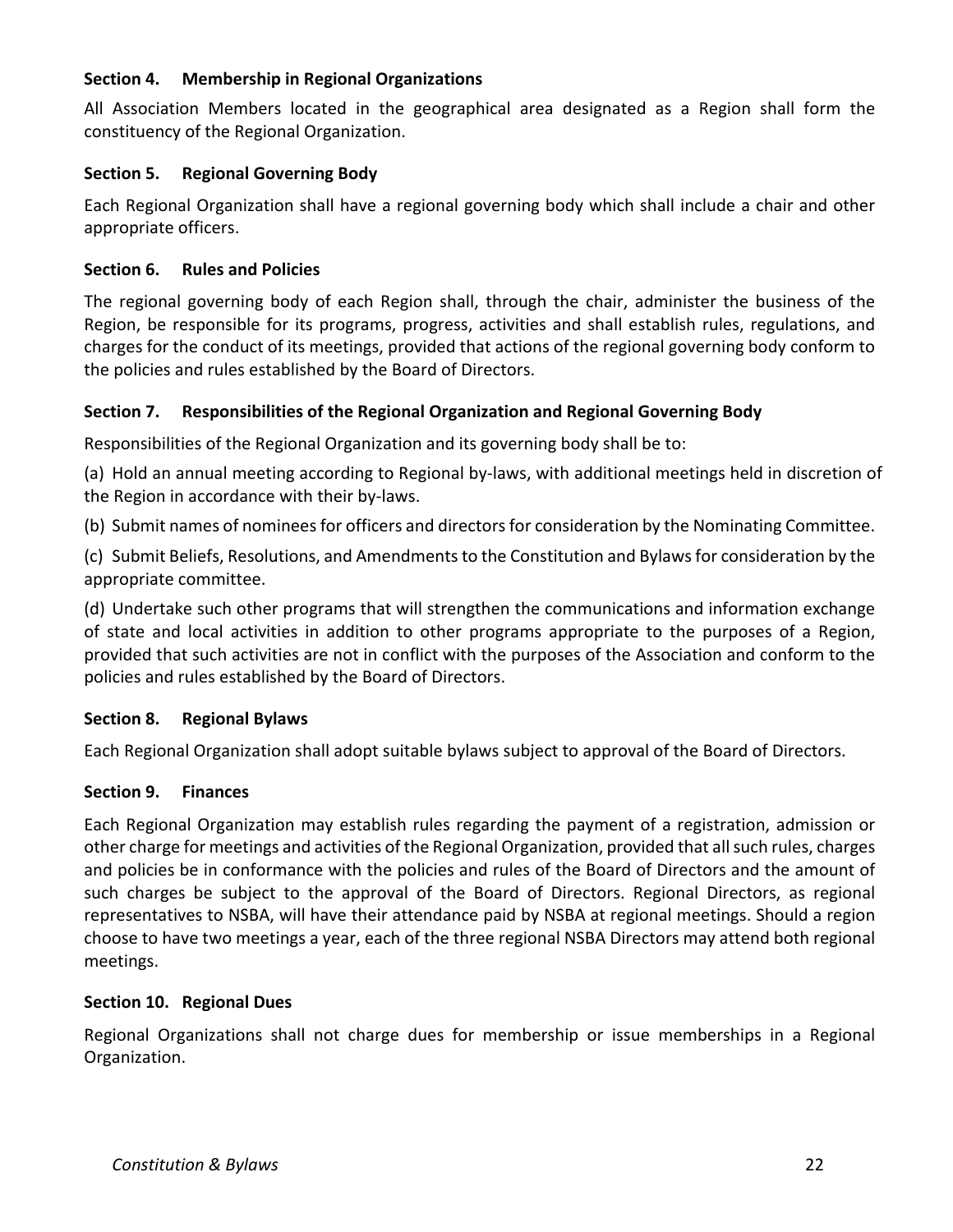#### **Section 11. Staff Liaison**

The NSBA Executive Director shall assign staff personnel to act as a liaison and provide technical assistance in the operation of the Region.

# **Article XVII Distribution of Assets**

The Association shall use its funds only to accomplish the purposes specified in the Constitution and Bylaws, and no part of such funds shall inure, or be distributed to, the members of the Association. On dissolution of the Association, any funds remaining shall be distributed to one or more regularly organized and qualified charitable, educational, scientific or philanthropic organizations to be selected by the Board of Directors.

# **Article XVIII—Amendments**

#### **Section 1. Originating Proposed Amendments**

Proposals for amendments to the Constitution and Bylaws shall be submitted in writing to the Delegate Assembly through the Executive Director, and may be initiated by:

- (a) The Executive Committee, or
- (b) The Constitution and Bylaws Committee, or
- (c) Over the signature of:
	- (i) not fewer than 5 members of the Board of Directors, or
	- (ii) not fewer than 3 State Association Members of the Association.
- (d) A regional governing body based on a majority vote in its annual business session.

#### **Section 2. Procedure for Consideration**

Any and all proposals for amendments shall be submitted to the Constitution and Bylaws Committee for its consideration and its recommendation to the Delegate Assembly.

(a) If the Constitution and Bylaws Committee recommends modification of a proposal, the sponsoring group shall be so notified by said Committee outlining to them the proposed alterations. Should the sponsoring group find the proposals and alterations unacceptable, the original proposal, together with the Committee's recommendations, shall be submitted to the Delegate Assembly for action.

(b) Proposals for amending the Constitution and Bylaws shall be submitted to the Constitution and Bylaws Committee by registered mail, certified mail, or other method requiring registration and signature of receipt or by electronic mail and postmarked or emailed, respectively, no later than November 10 prior to the meeting of the Delegate Assembly, except that the Committee may itself at its meeting recommend amendments.

#### **Section 3. Action on Proposed Amendments**

(a) The Delegate Assembly shall consider all proposals which meet the requirements for amendments to the Constitution and Bylaws.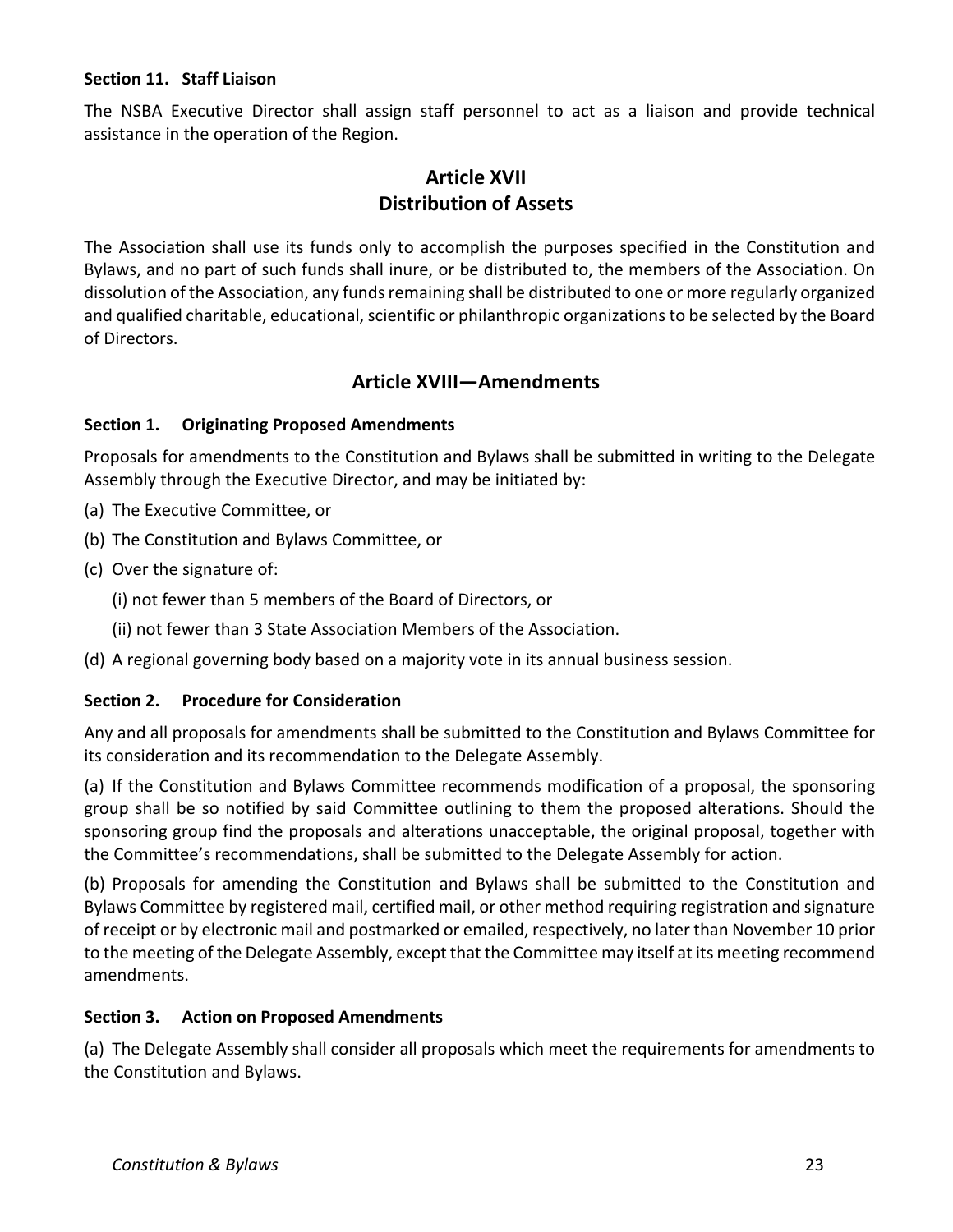(b) The written notice of the proposed change shall be sent to each delegate at least 10 calendar days prior to the meeting at which said amendment shall be considered.

#### **Section 4. Voting on Proposals**

The Constitution and Bylaws of the Association may be amended by a two-thirds vote of the Delegate Assembly present and voting.

# **Article XIX—Miscellaneous**

#### **Section 1. Seal**

The Board of Directors shall provide a corporate seal in conformance with Illinois law.

#### **Section 2. Office**

The executive office of the Association shall be maintained at such address as the Board of Directors may determine. The Association shall maintain a registered office in the state of Illinois, and may have other offices within or without the state of Illinois as the Board of Directors may determine.

#### **Section 3. Interpretation of Constitution and Bylaws**

The Board of Directors shall be the final authority on the interpretation of the NSBA Constitution and Bylaws.

#### **Section 4. Waiver of Notice**

Whenever any notice whatsoever is required to be given under the provisions of the General Not-For-Profit Corporation Act of Illinois, or under the provisions of the Articles of Incorporation or the Constitution and Bylaws of the Association, a waiver thereof in writing signed by the person or persons entitled to such notice, whether before or after the time stated therein, shall be deemed equivalent to the giving of such notice.

#### **Section 5. Previous Constitution and Bylaws Superseded**

All provisions of the previous Constitution and Bylaws of the National School Boards Association are hereby replaced by the provisions hereof.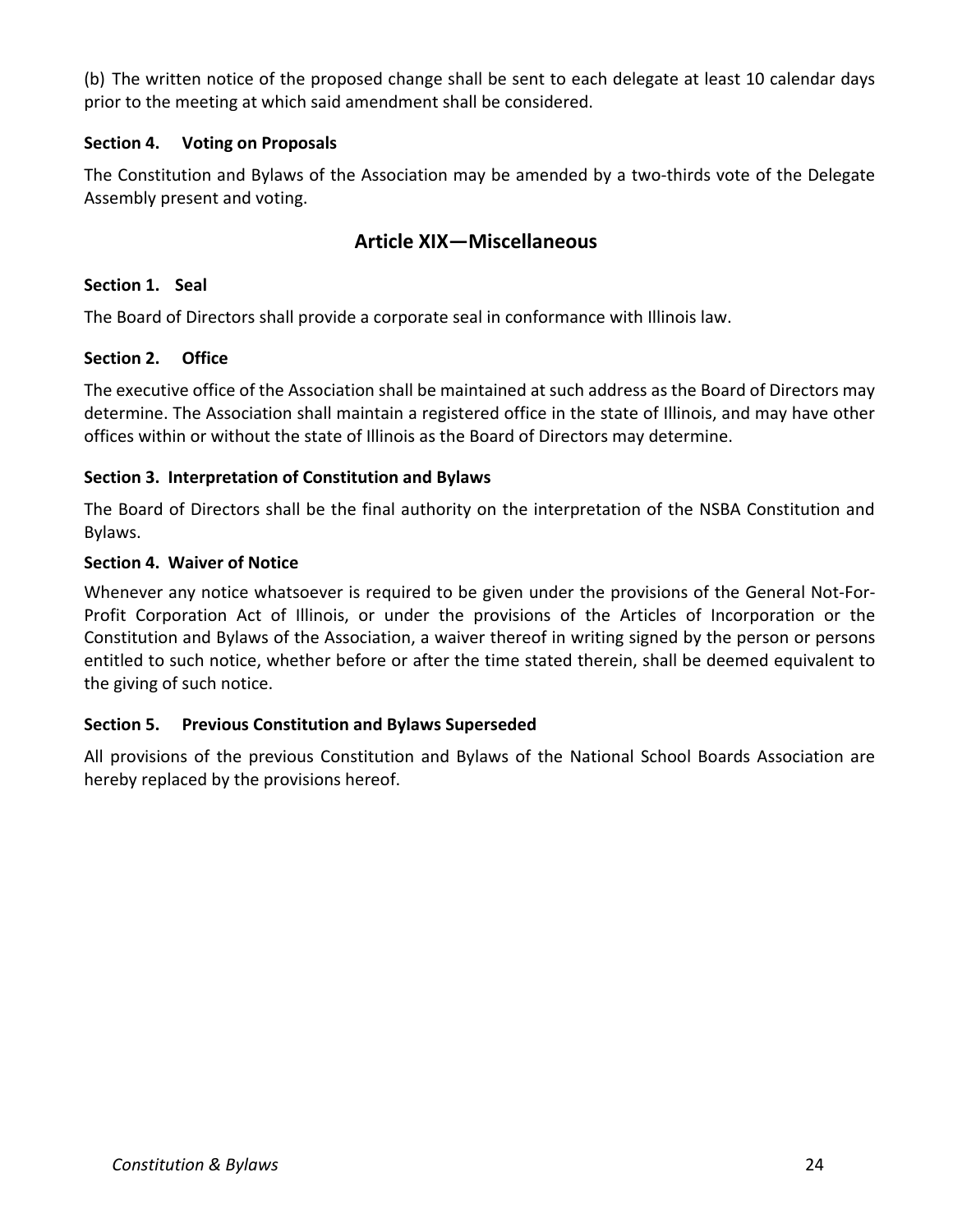# **AMENDMENTS TO CONSTITUTION & BYLAWS**

Constitution & Bylaws adopted by NSBA Delegate Assembly on April 14, 1970 in San Francisco, California.

No amendments were offered during the NSBA Delegate Assembly Meeting on April 2, 1971 in Philadelphia, Pennsylvania.

Amended Article III, Section 3 and Article IX, Sections 2 and 3, on April 18, 1972 in San Francisco, California.

Added Article V, Section 3(d), and Article VI, Section 7(c); and amended Article IX, Section 1(b), on April 10, 1973 in Anaheim, California.

Amended Article XVII, Section 2, on April 9, 1974 in Houston, Texas.

No amendments were offered during the NSBA Delegate Assembly Meeting on April 19, 21, & 22, 1975 in Miami Beach, Florida.

No amendments were offered during the NSBA Delegate Assembly Meeting on April 10, 12, & 13, 1976 in San Francisco, California.

Amended Article V, Sections 8(a) and 9(a), on March 28, 1977 in Houston, Texas.

Amended Article IV, Section 1(b); Article VIII, Section 3; Article IX, Sections 1(a) and (b); and Article XV, on April 1, 1978 in Anaheim, California.

Amended Article IX, Section 2 (on condition of passage of specified resolution by Board of Directors), on April 4, 1978 Anaheim, California.

Amended Article XV, Sections 8 (a) and 9(a), and added Section 10; Amended Article VI, Sections 1, 5, and 6(a); Article IX, Sections 1 (b) and 2 (a); and Article IX, Section 2(b) on April 24, 1979 in Miami Beach, Florida.

Amended Article III, Section 2, and added Section 7; Article V, Sections 8(a) and (b), Section 10(a); Article VI, Sections 3, 4(a) and (d), and Sections 7(a) and (b); Article VII, Section 3; Article VIII, Sections 2(a) and (b), Sections 6, 7, and 8; Article IX, Sections 1 (d), and 2 (a); Article XII, Sections 2(a) and (c), and Section 4; Article XIV, Sections 1 and 2; and Article XVI, Section 3, on April 19, 1980 in San Francisco, California.

Amended Article V, Sections 8 and 9; Article IX, Section 2, and added new Section 3(c); and redesignated 3(c) as 3(d), 3(d) as 3(e), 3(e) as 3(f), on April 13, 1981 in Dallas, Texas.

Amended Article V, Sections 3(c) and (d), and 5(a), added new Section 5(b), and redesignated Section 5(b) as 5(c), 5(c) as 5(d), 5(d) as 5(e); Amended Article VI, Section 2; and Article IX, Section 2(a), on April 19, 1982 in Atlanta, Georgia.

Amended Article VI, Section 2, and Article IX, Section 1(c) on April 25, 1983 in San Francisco, California.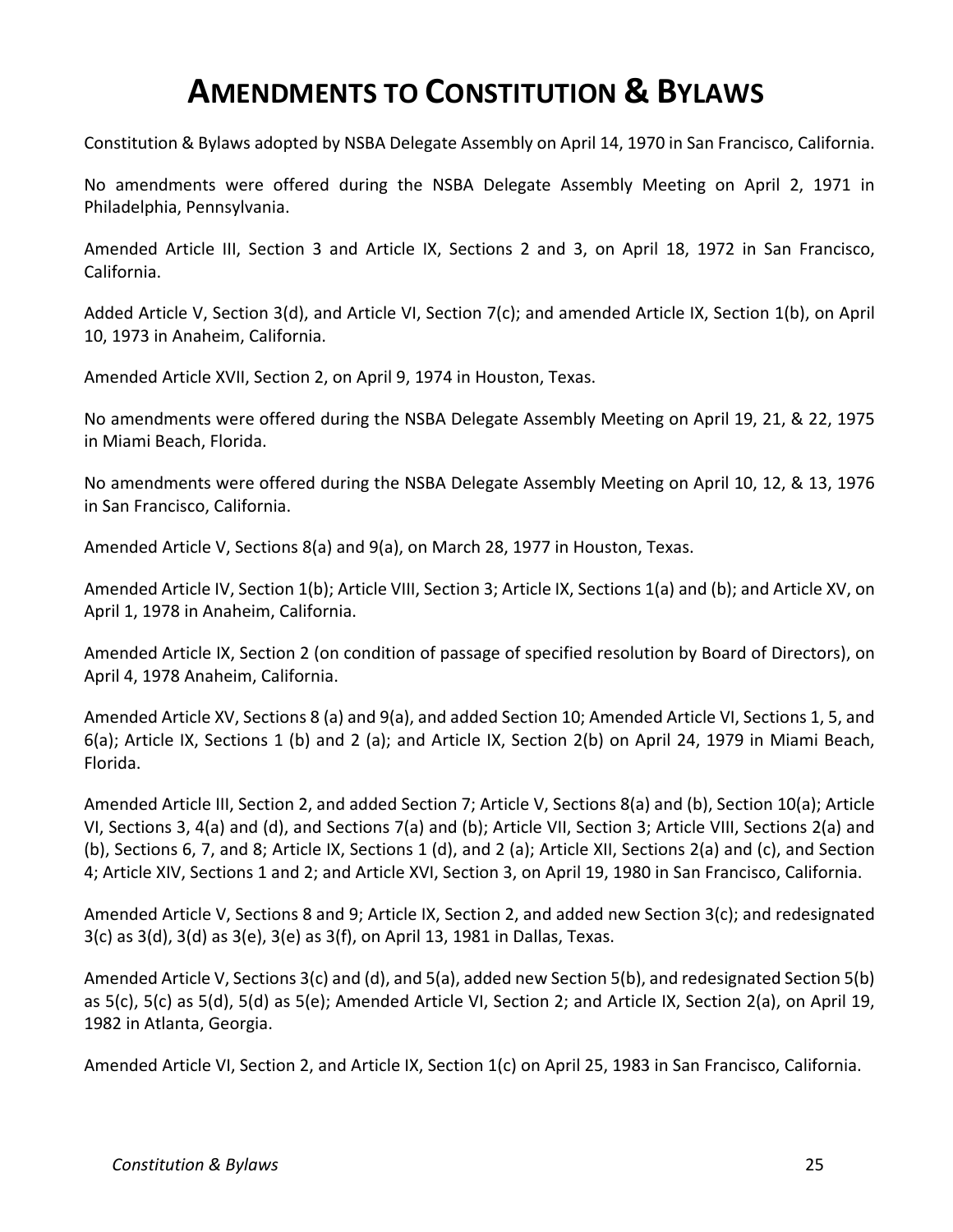No amendments were offered during the NSBA Delegate Assembly Meeting on March 30, 31, & April 2, 1984 in Houston, Texas.

Amended Article IV, Sections 1(b), (c), and (d); Article V, Sections 10(a) and (b); Article IX, Section 1(d). Changed term "Active Member" to Federation Member" throughout on April 1, 1985 in Anaheim, California.

Amended Article VI, Sections, 2, 4, and 7; Amended Article VII, Sections 1 and 6, and added Section 7 on April 5, 1986 in Las Vegas, Nevada.

Amended Article VIII, Sections 1, 2, and 4 on April 4, 1987 in San Francisco, California.

Amended Article IV, Section 1(d), Article V, Section 10(a) and Article VIII, Section 4(b) on March 28, 1988 in New Orleans, Louisiana.

Amended Article V, Sections 8 and 9; and Article XIX, Section 2 on March 31, 1989 in Anaheim, California.

No amendments were offered during the NSBA Delegate Assembly Meeting on April 21, 23, & 24, 1990 in New Orleans, Louisiana.

Amended Article VI, Sections 2 and 7(b); Article IX, Sections 2(a) and (b), and Section 3(d) on April 15, 1991 in San Francisco, California.

Amended Article XVII, Section 2 on April 24, 1992 in Orlando, Florida.

Made technical amendments to: Article V, Section 3; Article IX, Sections 2 and 3; and Article XIX, Section 2. Amended Article V, Section 6; Article VI, Sections 2, 4, and 7; Article IX, Sections 1, 2, and 3, added new Section 4, Regional Nominating Committees, and redesignated Section 4 to Section 5 on March 29, 1993 in Anaheim, California.

Guam was admitted as a Federation Member and placed in the Pacific Region. Added Article IV, Section 1(e), concerning late payment of Federation dues, on April 8, 1994 in New Orleans, Louisiana.

Amended Article III, Section 9(a); Article IV, Section 1(e); Article V, Section 6(a); Article VI, Section 2; Article VII, Section 2; Amended Article VIII, Section 1 and all sections related to position of vice president; Deleted Article VIII, Sections 4(b) and 7; Renumbered Article VIII, Section 8 as Section 7 and Section 9 as Section 8; Amended Article IX, Section 1 to designate a National Nominating Committee, and amended Article XIX, Section 1(c, iii), on April 3, 1995 in San Francisco, California.

Amended Article V, Section 3(b); Article VI, Sections 2, 4(b), 4(c), 7(a), and 7(b); Article VII, Section 2; Article VIII, Section 1; Deleted Article VIII, Section 8; Amended Article IX, Sections 2(b), 3(a), and 4(g); Deleted Article XII, Sections 2(c), and 2(d); Amended Article XIII, Sections 7, 9, 10, 11, 12, 13, 14; Deleted Article XIII, Section 8, and renumbered Article XIII, Sections 9, 10, 11, 12, 13, 14, 15, and 16 to Sections 8, 9, 10, 11, 12, 13, 14, and 15; and deleted Article XV, Section 3 on April 15, 1996 in Orlando, Florida.

Added Article XIX, Sections 1(d) and Section 2(c) on April 28, 1997 in Anaheim, California.

Amended Article II, Bullet 4 and Article IX, Section 2 on April 6, 1998 in New Orleans, Louisiana.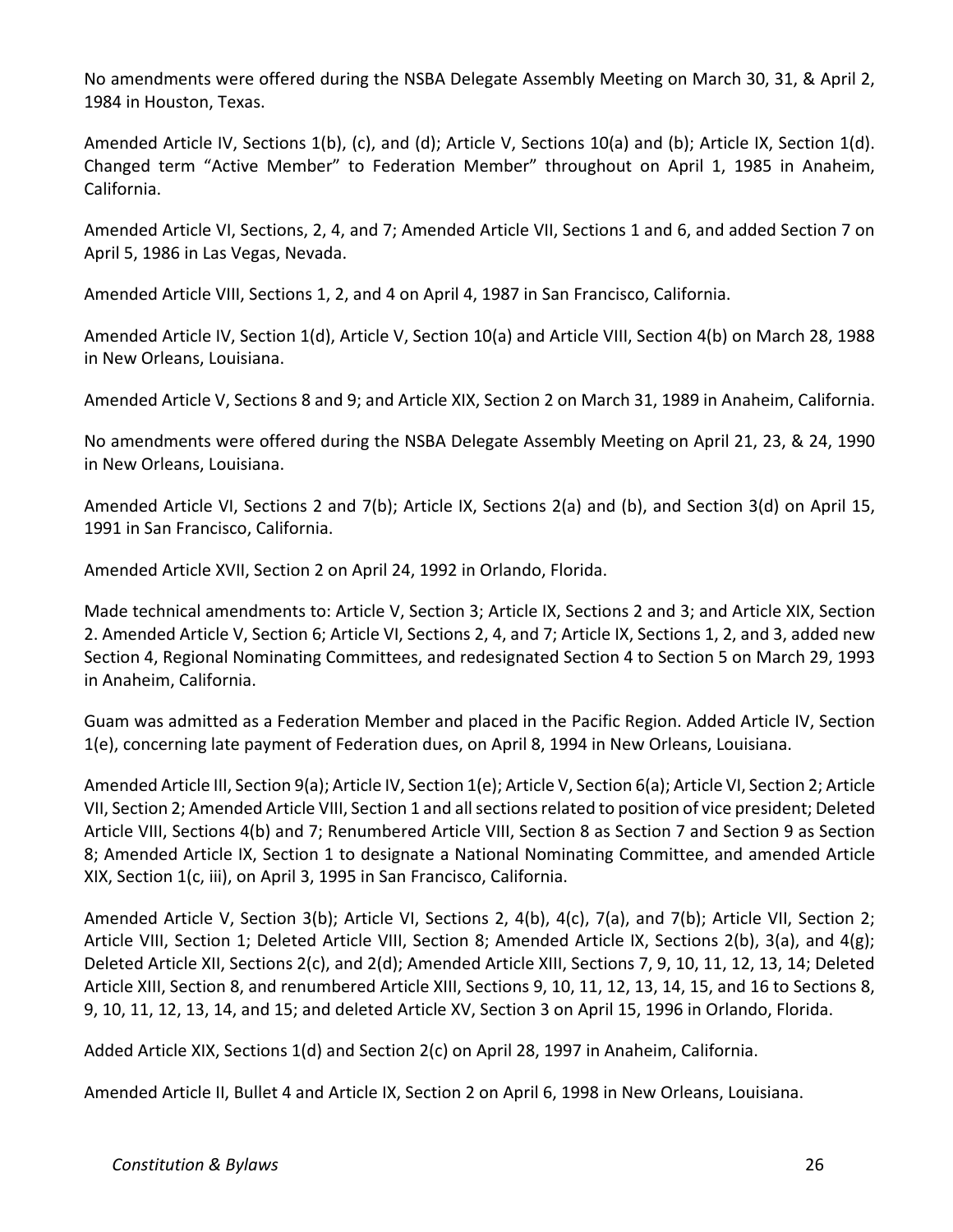No amendments were offered during the NSBA Delegate Assembly Meeting on April 9 & 12, 1999 in San Francisco, California.

Amended Article IX, Section 4(b) on March 3, 2000 in Orlando, Florida.

No amendments were offered during the NSBA Delegate Assembly Meeting on March 23 & 26, 2001 in San Diego, California.

Amended Article V, Section 9(b) and Article IX, Section 2(b) on April 5, 2002 in New Orleans, Louisiana.

No amendments were offered during the NSBA Delegate Assembly meeting on April 4 & 7, 2003 in San Francisco, California.

Amended Article V Section 8(b); Amended Article IX, Section 5(a); and Article XI Section 2 on March 26, 2004 in Orlando, Florida.

Amended Article V, Section 10(a) and Article IX, Sections 3(d) and 4(h) on April 15, 2005 in San Diego, California.

Amended Article V, Section 3 and Article IX, Sections 1(d) and 4(c) on April 7, 2006 in Chicago, Illinois.

Amended Article V, by adding new Section 8, and renumbered Sections 8, 9, and 10 to Sections 9, 10, and 11; Amended Article VI, Sections 2, 4, and 7; Amended Article VIII, Section 2(a); Amended Article IX, Sections 3(d), 4(h), 5(d) and 5(e); and Amended Article XI, Section 1 on April 13, 2007 in San Francisco, California.

Amended Article V, Sections 8(a), 9(a), and 10(a); Amended Article VI Section 4(a); Amended Article VIII Section 3 on March 28, 2008 in Orlando, Florida.

Amended Article IV Section 1(d); Amended Article V, Sections 5(c), 9(a), and 10(a); Amended Article VI, Section 5(b); Amended Article VIII, Article 7(a); Amended Article IX, Sections 1(b), 3(b), 3(c), 4(a), and (c); Deleted Article IX, Section 4(f), then redesignated Sections 4(g) and (4h) as Section 4(f) and (4g); Amended Article X, Sections 1(a) and 2; Amended Article XIII, Sections 4, 6, and 12; Amended Article XVII, Sections 3(a), 4(a), 5, and 7(c). Changed term "Federation and Federation Member" to "Association and State Association Member" throughout on April 3, 2009 in San Diego, California.

Amended Article XIX, Sections 2(b) and 2(c) on April 9, 2010 in Chicago, Illinois.

Amended Article IV, Sections 1(d) and (e); Amended Article V, Section 11(a); Amended Article VI, Sections 2, 7(a) and (b); Amended Article IX, Sections 1(a) and 2(a); Deleted Article IX, Section 3(c), then redesignated 3(d) as 3(c) on April 8, 2011 in San Francisco, California.

Amended Article VI, Section 6(c) on April 20, 2012 in Boston, Massachusetts.

Amended Article V, Sections 9(a) and 10(a); Amended Article VI, Section 3 and added new paragraph; Amended Article VI, Sections 7(c) and (d); Amended Article VII, Section 2 title and added new paragraph; Amended Article VIII, Section 2(b) and added new Section 2(c) on April 12, 2013 in San Diego, California.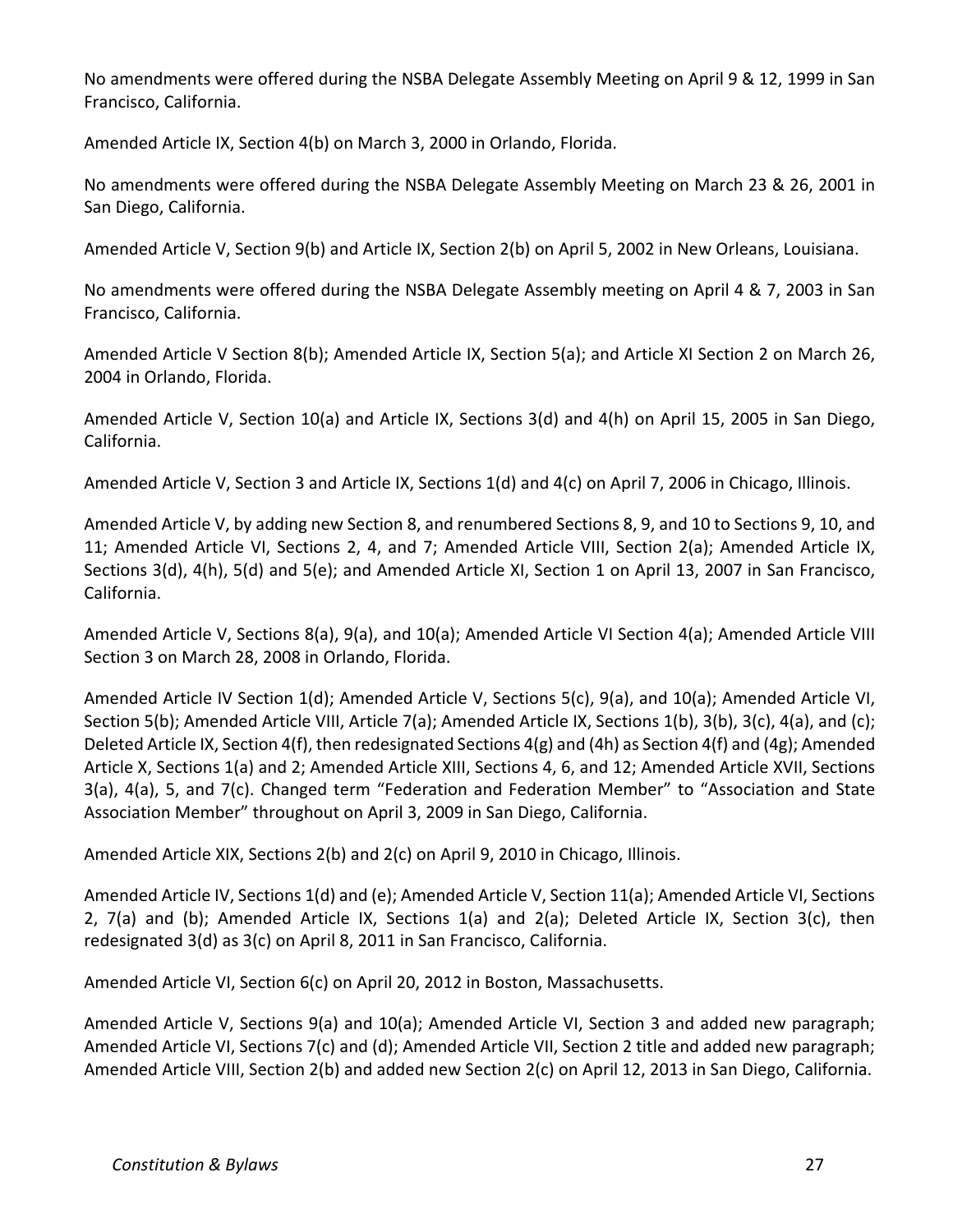Amended Article III title and deleted Sections 1, 2, 3, 4, 5, 6, 7 (conforming with the termination of the National Affiliate Program), amended Section 8 and deleted 8(b), Section 9 and deleted 9(b), Section 10 and deleted 10(b); then redesignated Section 8 to Section 2, Section 9 to Section 3, and Section 10 to Section 4; Amended Article IV, Sections 1(d) and 1(e), and Article IV Section 2(a); Amended Article V, Section 4, Article V, 5(b) and 5(d), Article V, Section 6(a), Article V, Section 8(c), 8(e), 8(f), and 8(g), Article V, Section 9(a) and 9(b); Article V, Section 10(a), 10(b), and 10(c), then added new Section 10(d); Amended Article V, Section 11(b); Amended Article VI, Section 3 and Section 5(a); Amended Article VII, Section 4(b), Section 6, and Section 7(a); Amended Article VIII, Section 2(b); Amended Article IX, Section 2(b), 3(a) and 3(b), Section 4(e) and 4(f); Amended Article X, Section 1(a), Section 2, and Section 4; Amended Article XI, Section 1, added new Sections 3 and Section 4; then redesignated former Section 4 to Section 5; Amended Article XIX, Section 2(b) and deleted 2(c); Amended Article XX, Section 3 on April 4, 2014 in New Orleans, Louisiana.

Amended Article V, Section 9(a); Amended Article VI, Section 2, Section 4(b), 4(c), and Section 7(b); Amended Article XI, Section 1, added new Section 5 and redesignated former Section 5 to Section 6 on March 20, 2015 in Nashville, Tennessee.

Amended Article IX, Section 4(a), (c), (d), (e), and (f); Amended Article X, by adding new Section 5; Amended Article XVII, Section 7, added new section 7(e), and Section 9 on April 8, 2016 in Boston, Massachusetts.

Amended Article IX, Section 4(a), (c), (d), and (f); Amended Article IX, Section 5(b); and Article XIII, Section 11 on March 24, 2017 in Denver, Colorado.

Amended Article V, Section 8(a); Amended Article VI, Section 2, Section 4 (b) and (c), and Section 7(a); Amended Article VIII, Section 2(b), Amended Article IX, Section 4 (d) and (f) on April 6, 2018 in San Antonio, Texas.

Amended Article VI, Section 2; Amended Article VIII, Section 6 on March 29, 2019 in Philadelphia, Pennsylvania.

Amended Article IV, Section 1(d), deleted (e) and (f); Deleted Article IV, Section 2(a) and (b); Amended Article V, Section 5(a), (b), (d), (f), and deleted (e); Amended Article V, Section 6(b); Amended Article V, Section 8 title, (a), (c), (f), and (h); Amended Article V Section 9 title, (a), (b), (c), (d); Deleted Article V, Section 10; Amended Article VI, Section 1 and Section 2; Amended Article VI, Section 7(a), (b), (c), and (d); Amended Article VII, Section 4(a), (b), and (c); Amended Article VII, Section 6; Amended Article VII, Section 7(b); Amended Article VIII, Section 2(b); Amended Article VIII, Section 7; Amended Article IX, Section 1(b), and (d); Amended Article IX Section 4(a); Amended Article X, Section 1 (a) and deleted (b); Amended Article XI, Section 1 and Section 6; Amended Article XII, Section 1, Section 2(a) and (b); Deleted Article XIII Section 2; Amended Article XIII, Section 3 and renumbered section as 2; Section, Section 5 as 4, Section 6 as 5, Section 7 as 6, Section 8 as 7, Section 9 as 8, Section 10 as 9, Section 11 as 10, Section 12 as 11, Section 13 as 12 with amendment, Section 14 as 13, and 15 as 14 with amendment; Deleted Article XV, Sections 1 and 2; Amended Article XVI, Section 7; Amended Article XVII, Section 5, Section 7(a), (b), (c), and deleted e, Section 8(a); and Section 11 on December 2, 2020 at NSBA's Virtual Delegate Assembly Second Business Session.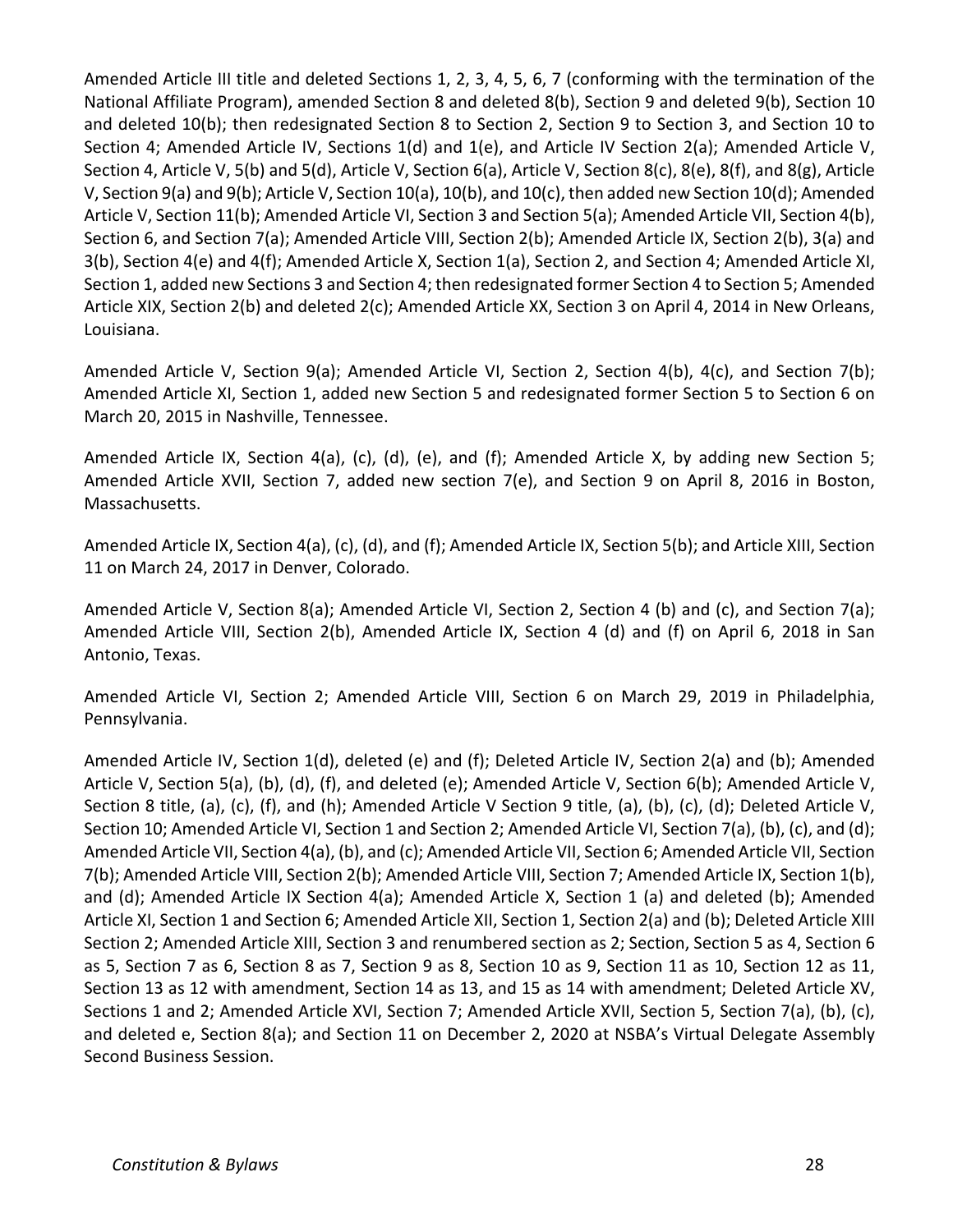Amended Article II; Article V Section 2(b); Article V Section 6(b); Amended Article V Section 8 (a), (c), (e), (f), and (h); Amended Article V Section 9(a), (c), and (d); Amended Article IX, Section 4(a) on August 13, 2021 at NSBA'S Virtual Delegate Assembly Second Business Session.

Amended Article II No. 4; Article II Section 3; Article V Section 8(a) and (b); Article V Section 10 (moved Constitution & Bylaws Committee description from Article XI Section 2, with language changes); Article V Section 11 (renumbered from 10 to 11); Article VI Section 2; Article VI Section 3; Article VI Section 4(c); added Article VI Section 5(c); added Article VI Section 8; added Article VI Section 9; Article VII Section 2; Article VIII Section 3; Article IX Section 1; Article XI Section 1; Article XI Section 2 (moved to Article V Section 10); Added new Article XI Section 2 (Audit Committee); Article XI Section 3; Article XI Section 4; Article XI Section 5; Article XVI Section 2 on April 1, 2022 at the NSBA Delegate Assembly in San Diego, California.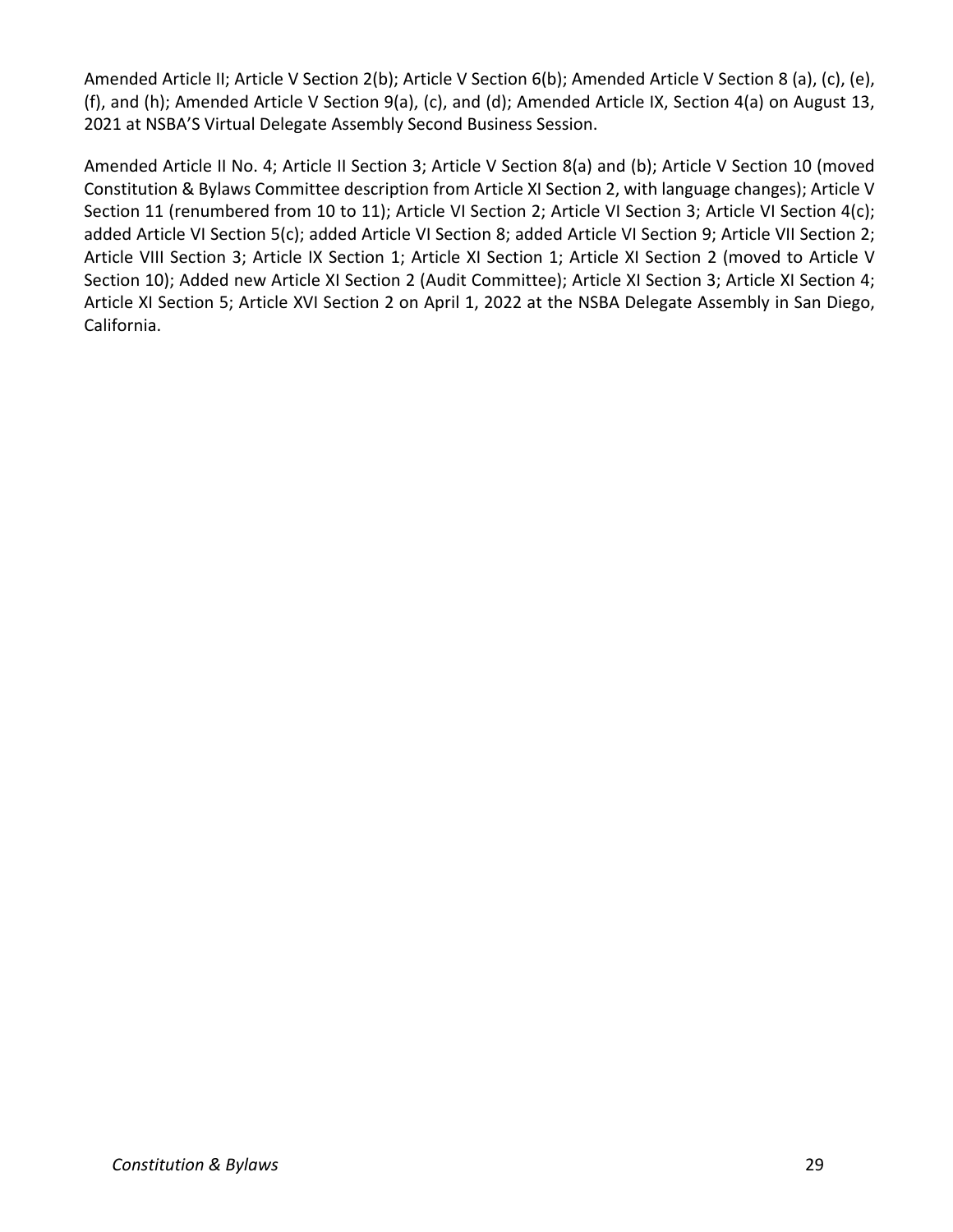# **INDEX TO CONSTITUTION & BYLAWS**

(This index is provided for quick reference and is not an official part of the NSBA Constitution & Bylaws. Roman numeral (I, II, III, etc.) refers to Article, and Arabic numeral (1., 1.a, 2, etc.) refers to Section or Subsection.)

# **A-B**

Action on Proposed Amendments, XIX:3 Amendments, XIX Annual Budget, XIII:2 Annual Dues, IV:1 Annual Financial Report, XIII:10 Annual Meeting of the Association, X:1 Association Members, III.1 Association Member Dues, V:11 Application for Membership, III:2 Appointment of Committees, XI:1 Audit, XIII:14 Board of Directors, VI Board Policy Review Committee, XI:5

# **C-D**

Certification of Delegates, V:4 Chair, Executive Committee, VII:5 Checks, Drafts, Etc. of Association, XIII:7 Committees of Association, XI Composition, Board of Directors, VI:2 Composition, Delegate Assembly, V:3 Composition, Executive Committee, VII:2 Constitution and Bylaws Committee, V:10 Contracts, XIII:4 Councils, XVI Delegate Assembly, V Delegate Assembly Vote, V:6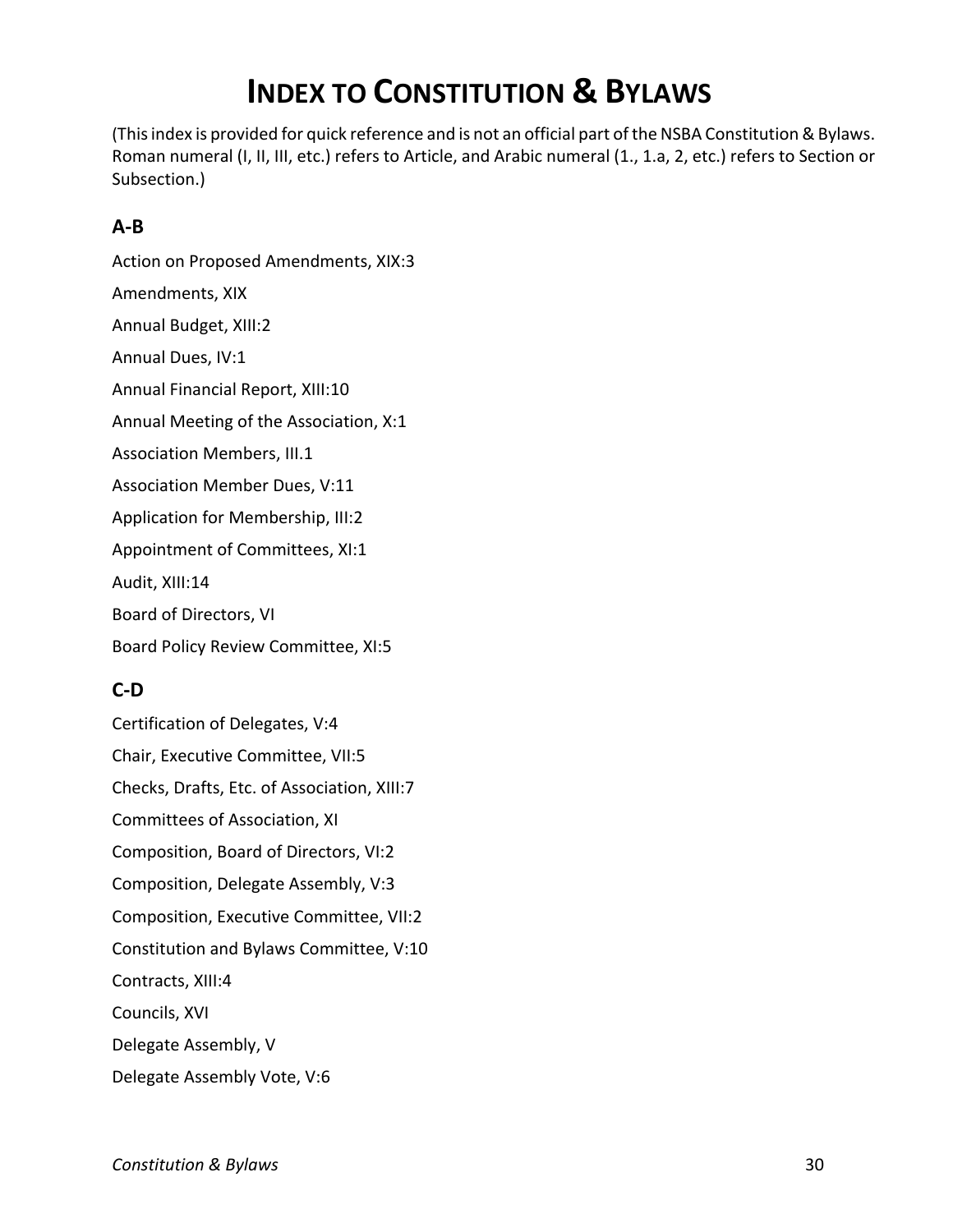Deposits of Association, XIII:6 Designation of Regions, XVII:2 Disposition of Surplus Funds, XIII:9 Dissolution of Councils, XVI:8 Distribution of Assets, XVIII Dues, Fees, and Charges, IV Duration of Office, Board of Directors, VI:4 Duration of Office, Executive Committee, VII:3 Duties, Executive Staff, XII:2

#### **E-F**

Election and Duties, Board of Directors, VI:1 Election Procedure, IX:5 Election, Qualifications, and Term of Office, Officers, VIII:2 Emergency Powers, VI:8 Employment, Executive Staff, XI:1 Establishment of Regional Organizations, XVII:3 Evaluation Committee, XI: 4 Executive Committee, Board of Directors, VII Executive Groups of Councils, XVI:3 Executive Staff, XII Exigent Circumstances, X:5 Federal Affiliates, III:7 Finance Committee, XI:3 Finances of Councils, XVI:5 Finances, Regional, XVII:9 Fiscal and Dues Year, XIII:1 Fiscal and Legal Procedures, XIII Formation of Councils, XVI:1 Foundation Affiliates, III:6 Function, Executive Committee, VII:1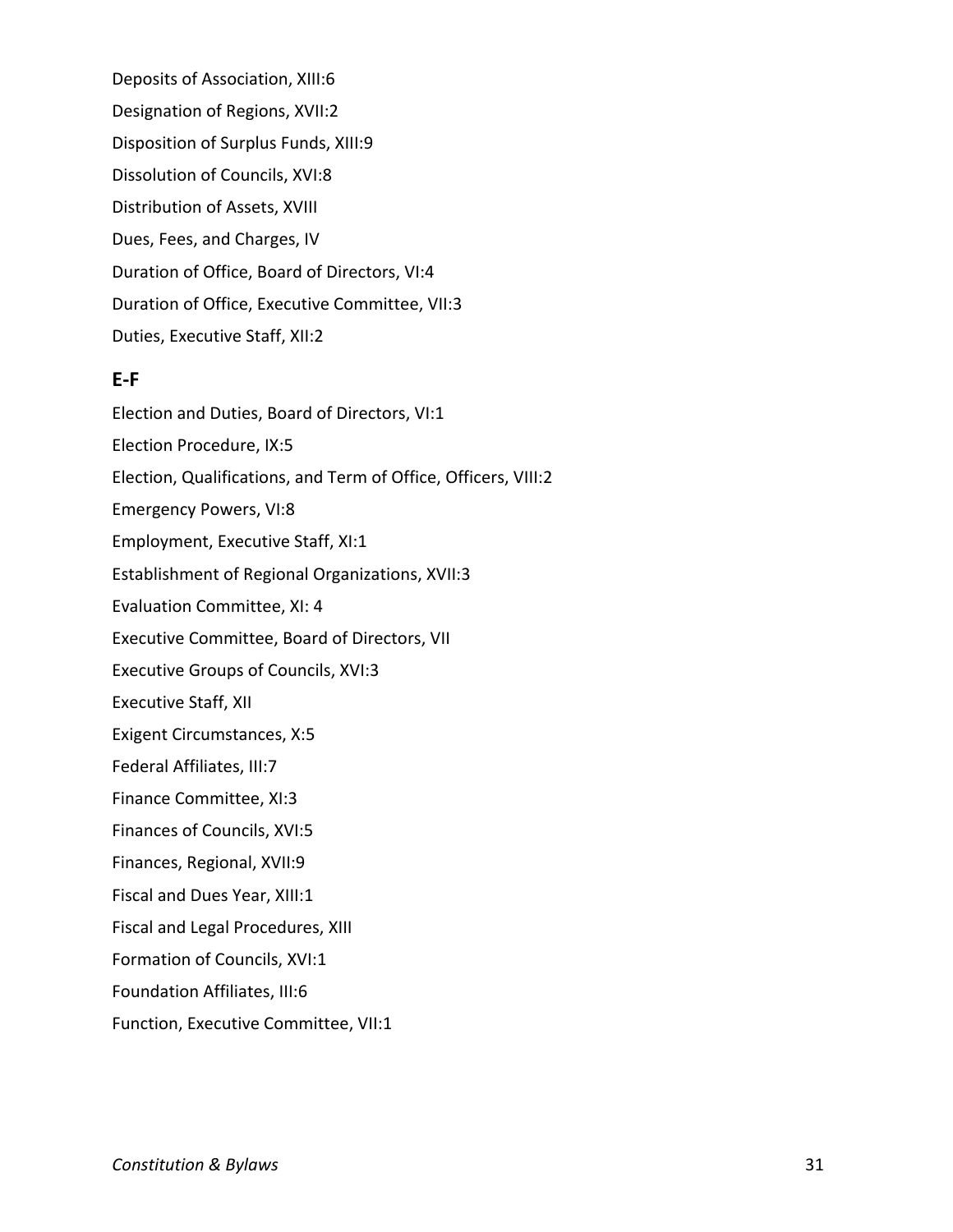# **I-L**

Immediate Past President, VI:2, 7; VII:2; VIII:1; IX: 1, 4 Incurring Indebtedness, XIII:11 Indemnification of Officers, Directors, and Employees, XIV:2 Internal Operations, XV:1 Interpretation of Constitution and Bylaws, XX:3 Investments, XIII:8 Legal Counsel, XIII:13 Limitation of Liability, XIV:1 Limitations of Liability, XIV Loans for Association, XIII:5

#### **M-N**

Meeting, Delegate Assembly, V:5 Meetings and Voting, Annual Meeting, X Meetings and Activities of Councils, XVI:6 Meetings, Board of Directors, VI:5 Meetings, Executive Committee, VII:6 Members and Affiliates, III Membership in Regional Organizations, XVII:4 Membership Requirements, Board of Directors, VI:3 Membership Requirements, Executive Committee, VII:2 Miscellaneous, XX Name, I National Nominating Committee, IX:1 Nominations and Elections, IX Nominations and Elections, National Nominating Committee, IX:2 Non-Compensation of Board of Directors, XIII:4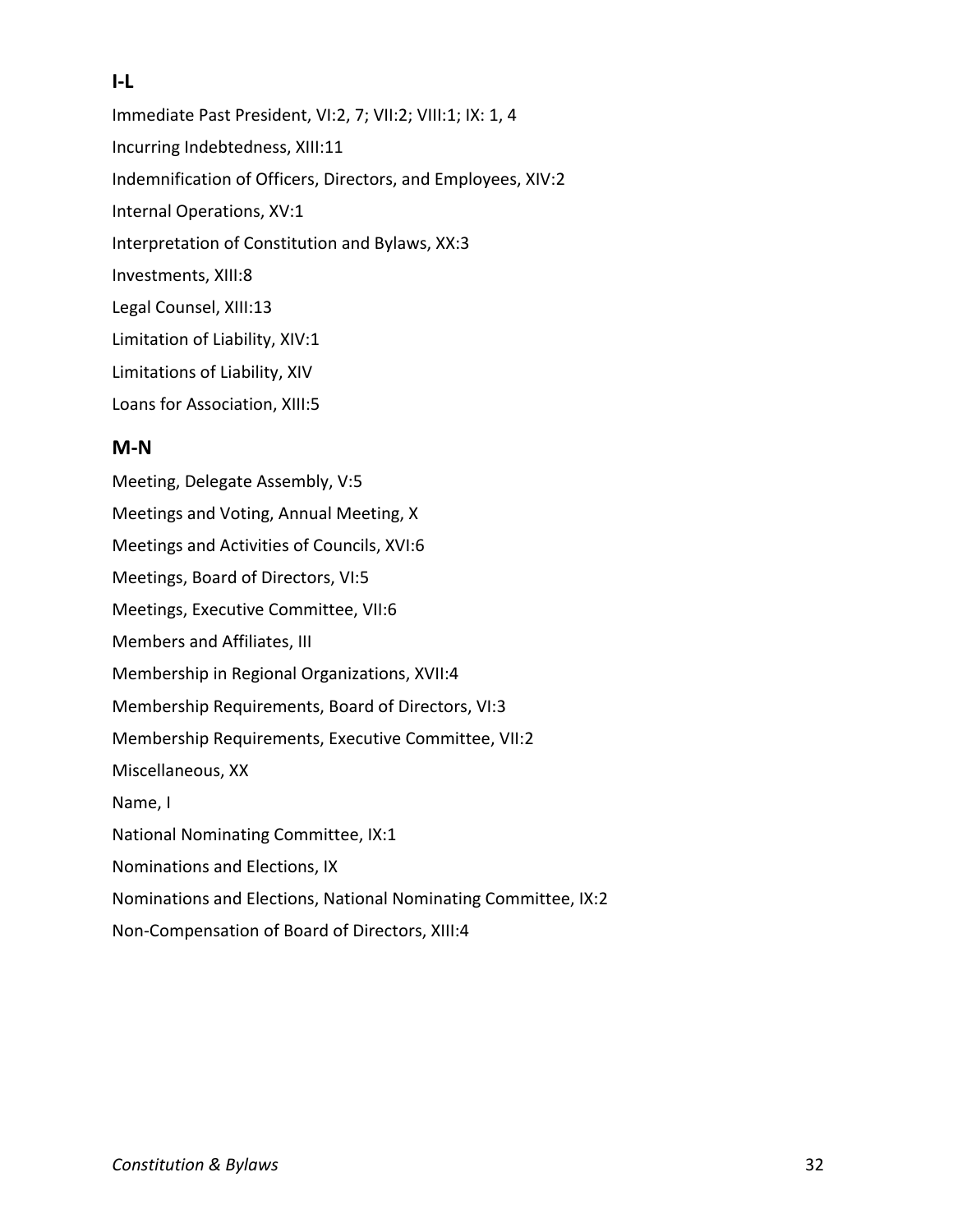# **O-P**

Office of the Association, XX:2

Officers, VIII

Officers of the Delegate Assembly, V:7

Originating Proposed Amendments, XIX:1

Parliamentary Guide, X:4

Participation in Councils, XVI:2

Polices and Resolutions Committee, V:8

Policy Development, Delegate Assembly, V:9

Power of the Delegate Assembly, V:2

Preparation of Slate of Nominees, National Nominating Committee, IX:3

President, VIII:5

President-Elect, VIII:6

Previous Constitution and Bylaws Superseded, XX:5

Procedure for Consideration of Amendments, XIX:2

Purposes, II

Purpose, Delegate Assembly, V:1

Purpose of Regions, XVII:1

# **Q-R**

Quorum and Voting, Board of Directors, VI:6 Regional Bylaws, XVII:8 Regional Dues, XVII:10 Regional Governing Body, VII:5 Regional Nominating Committees, IX:4 Regions, XVII Removal, Board, VI:9; Officers, VIII:3 Reports, Executive Committee, VII:8 Responsibilities of the Regional Organization and Regional Governing Body, XVII:7 Responsibility, Executive Committee, VII:4 Rules and Policies of Councils, XVI:4 Rules and Policies of Regions, XVII:6